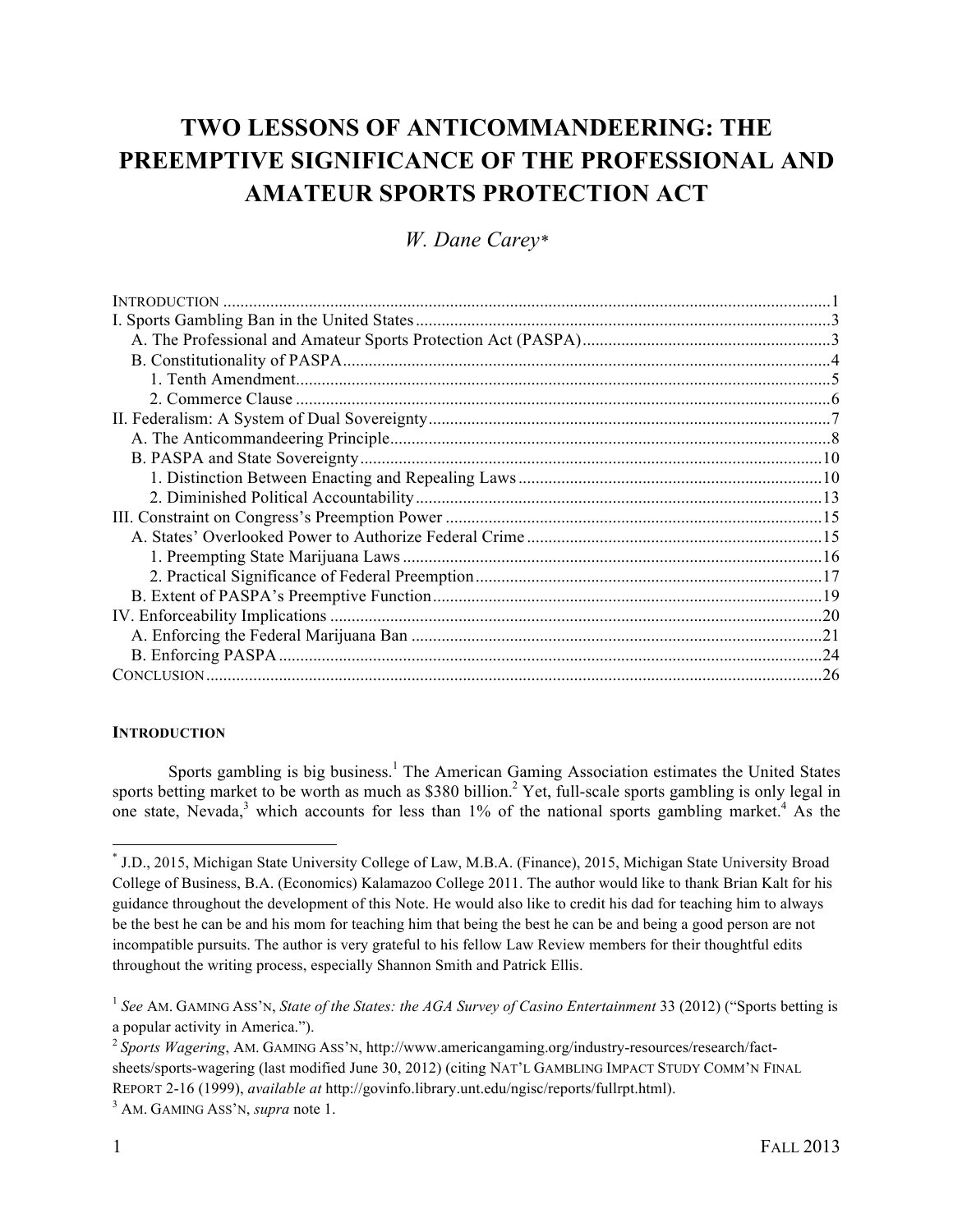battered U.S. economy continues to suffer after its longest and most painful downturn since the Great Depression and as state budget deficits remain at staggeringly high levels, state-sponsored gambling represents a possible solution to help states increase revenues and close sizeable budget gaps.<sup>5</sup>

On January 17, 2012, New Jersey Governor Chris Christie signed a bill passed by the New Jersey State Legislature, permitting gambling on certain collegiate and professional sporting events ("Sports Gambling Law").<sup>6</sup> On August 7, 2012, the National Collegiate Athletic Association ("NCAA"), Major League Baseball ("MLB"), National Football League ("NFL"), National Basketball Association ("NBA"), and National Hockey League ("NHL") jointly filed suit in U.S. District Court against Christie and two other defendants, arguing that the Sports Gambling Law violates the Professional and Amateur Sports Protection Act ("PASPA").<sup>7</sup>

Whether or not the Sports Gambling Law will withstand the legal challenge depends largely on the constitutionality and applicability of the federal ban under PASPA. The case is unique in several respects—namely, the New Jersey government is not attempting to establish a state-sponsored sports gambling operation; it is merely permitting private casinos and racetracks to engage in the business.<sup>8</sup> Nevertheless, as written, PASPA explicitly precludes the New Jersey law.<sup>9</sup>

Examining Congress's prohibition on sports gambling vis-à-vis the Sports Gambling Law casts doubt on the legitimacy and reach of PASPA.<sup>10</sup> Part I examines the history and constitutionality of PASPA; specifically, the two main constitutional arguments for invalidating PASPA—challenges based on the Tenth Amendment and the Commerce Clause.<sup>11</sup> Part II discusses an important safeguard to the American system of dual sovereignty—the anticommandeering principle—and explains how this protection acts as a constraint on the federal regulatory power, particularly with respect to PASPA and the Sports Gambling Law.<sup>12</sup> Part III discusses how principles of federalism limit the practical effect of Congress's sports gambling ban—chiefly, that the federal government may not compel states to actively support or participate in enforcing federal law.<sup>13</sup> Part IV considers the potential implications of this restriction on enforcement in the event of uncooperative federalism.<sup>14</sup>

<u> 2002 - Andrea Santa Alemania, amerikana amerikana amerikana amerikana amerikana amerikana amerikana amerikana</u>

<sup>13</sup> *See infra* Subsection III.A.1.

<sup>4</sup> *See Sports Wagering*, *supra* note 2.

<sup>5</sup> *See* Chris Isidore, *Recession Officially Ended in June 2009*, CNN MONEY (Sept. 20, 2010),

http://money.cnn.com/2010/09/20/news/economy/recession\_over/index.htm; Danielle Kurtzleben, *10 States With the Largest Budget Shortfalls*, US NEWS & WORLD REPORT (Jan. 14, 2011),

http://www.usnews.com/news/articles/2011/01/14/10-states-with-the-largest-budget-shortfalls; *Gambling Man*, ECONOMIST, June 2, 2012, *available at* http://www.economist.com/node/21556285 ("Mr. Christie faces a fiscal crunch: on May 23rd the legislature's budget officer predicted that taxes in 2012-13 would bring in \$1.3 billion less than forecast. Levies on sports bets could be a rich new source of revenue."). <sup>6</sup> N.J. STAT. ANN. §§ 5:12A (West 2012).

<sup>7</sup> Compl. for Declaratory and Inj. Relief at 2-3, NCAA v. Christie, No. 12-4947 (D.N.J. Aug. 7, 2012); 28 U.S.C. §§ 3701-3704 (2006). For his part, Christie maintains that New Jersey will not acquiesce: "We intend to go forward and allow sports gambling to happen, and if someone wants to stop us, then they'll have to take action to try to stop us." *Id.* at 7.

 $8 N.J.$  STAT. ANN.  $8 5:12A-1$  (West 2012).

 $9$  28 U.S.C. § 3702 (2006).

<sup>10</sup> *See* discussion *supra* Sections II.B, III.B, IV.B.

<sup>11</sup> *See infra* Part I.

<sup>12</sup> *See infra* Part II.

<sup>14</sup> *See infra* Part IV.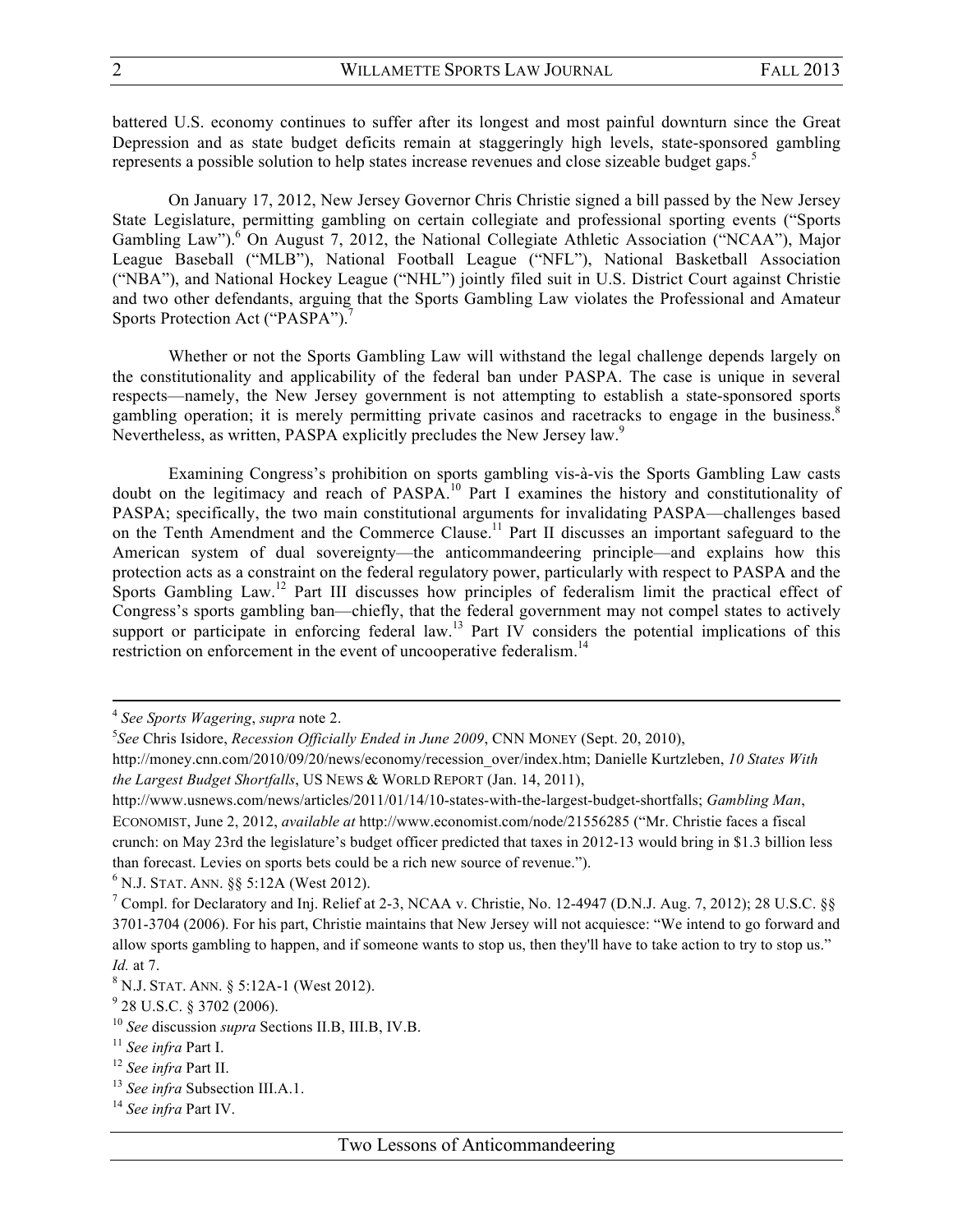## **I. Sports Gambling Ban in the United States**

In 1991, building on a series of previous federal laws relating to the gambling industry,<sup>15</sup> Congress drafted legislation specifically aimed at protecting the integrity of sports.<sup>16</sup> While the proposed law received widespread support, opponents voiced concern about its constitutionality.<sup>17</sup> In 1992, constitutional concerns notwithstanding, Presidential Bush signed the bill into law, and it remains in effect today. $18$ 

# **A. The Professional and Amateur Sports Protection Act (PASPA)**

On February 22, 1991, Senator Dennis DeConcini introduced Senate Bill 474, the proposed legislation that would eventually become PASPA.<sup>19</sup> According to the committee report recommending PASPA, the impetus driving congressional action was that spreading state-sponsored sports gambling was a threat to the integrity of professional and amateur sports.<sup>20</sup> Proponents of the legislation, such as Senator Bill Bradley, maintained that "suspicions about point-shaving and game-fixing" threatened "the integrity of and public confidence in professional team sports."<sup>21</sup> At the time, there were at least thirteen states considering the legalization of state-sponsored sports gambling, some of which were attracted to the potential source of revenue.<sup>22</sup> Yet, most members of Congress shared the belief of Senator Bradley that the harm caused by state-sponsored sports betting far outweighed the financial advantages it produced, $^{23}$ and Congress passed the proposed bill to prevent the further spread of state-sponsored wagering schemes. $^{24}$ 

On October 28, 1992, President Bush signed the bill into law, criminalizing sports gambling in nearly all parts of the country. The key provision of the Act read:

It shall be unlawful for—

(1) a governmental entity to sponsor, operate, advertise, promote, license, or authorize by law or compact, or

<sup>&</sup>lt;sup>15</sup> See, e.g., Interstate Wire Act of 1961, 18 U.S.C. § 1084 (2006) (prohibiting the use of wire communication by gambling businesses transmitting bets, wagers, or information that assists in placing interstate or international bets or wagers—specifically mentioning "sporting events or contests"); Interstate and Foreign Travel or Transportation in Aid of Racketeering Enterprising Act of 1961, 18 U.S.C. § 1952 (2006); Racketeer Influence and Corrupt Organizations Act of 1970, 18 U.S.C. § 1961 (2006); Bribery in Sporting Contests Act of 1979, 18 U.S.C. § 224 (2006) (making it unlawful to influence a sporting contest through bribery).

<sup>&</sup>lt;sup>16</sup> S. REP. NO. 102-248, at 4 (1991) ("Senate bill 474 bill serves an important public purpose, to stop the spread of State-sponsored sports gambling and to maintain the integrity of our national pastime."). 17 *See* discussion *infra* Section I.B.

<sup>&</sup>lt;sup>18</sup> Professional and Amateur Sports Protection Act of 1992, 28 U.S.C. §§ 3701-3704 (2006).

<sup>19</sup> S. 474, 102d Cong. § 1 (1992); S. REP. NO. 102-248, at 3.

<sup>&</sup>lt;sup>20</sup> S. REP. NO. 102-248, at 5 ("Sports gambling threatens the integrity of, and public confidence in, amateur and professional sports.").

<sup>21</sup> Bill Bradley, *The Professional and Amateur Sports Protection Act—Policy Concerns Behind Senate Bill 474*, 2 SETON HALL J. SPORT L. 5, 7-8 (1992).

<sup>&</sup>lt;sup>22</sup> *Id.* at 8 ("Initiatives to sanction wagering on sporting events have become increasingly attractive to states as legislatures perceive this activity to be a panacea to their mounting deficits."). <sup>23</sup> *Id.*

<sup>24</sup> *See* S. REP. NO. 102-248, at 4.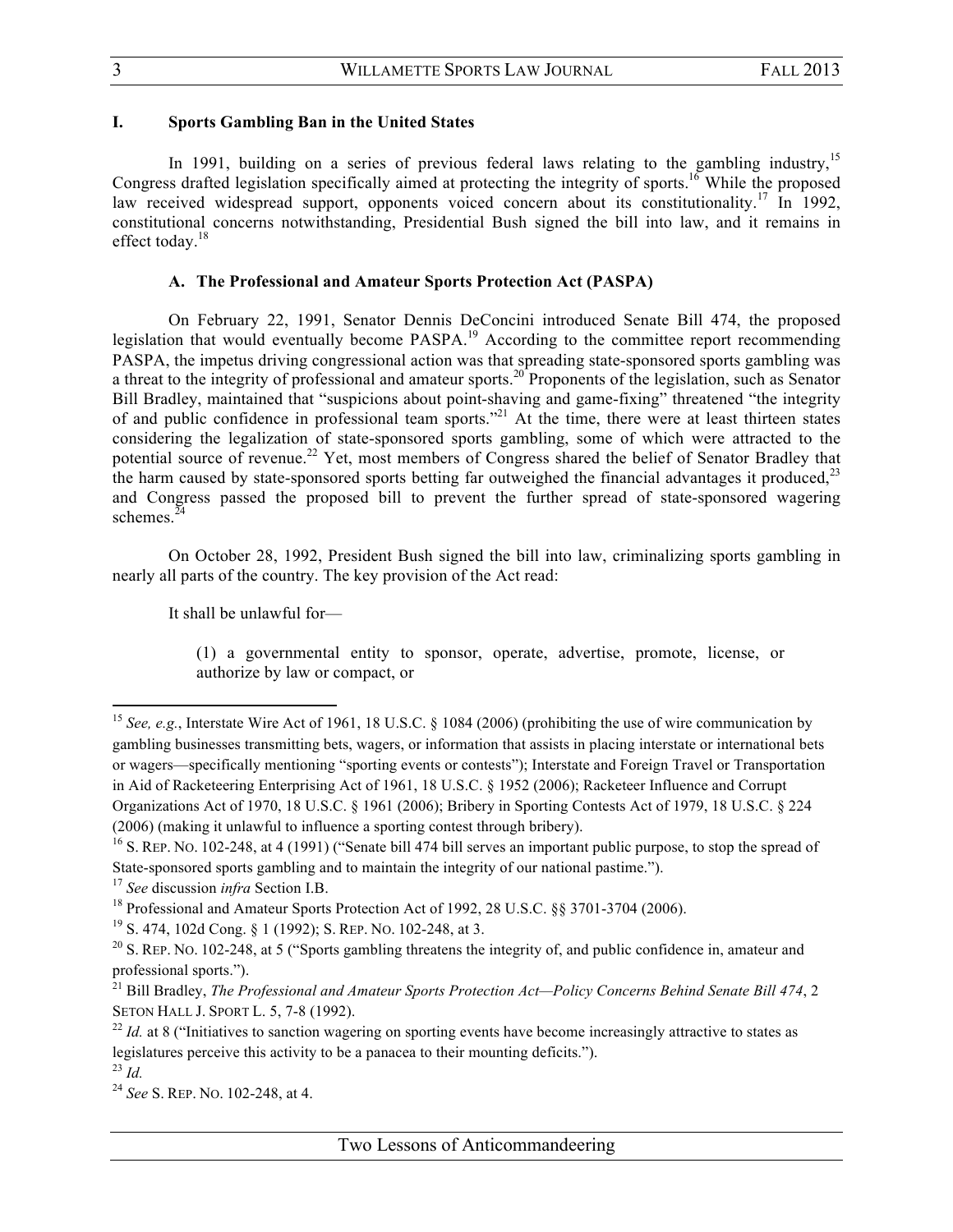(2) a person to sponsor, operate, advertise, or promote pursuant to the law or compact of a governmental entity,

a lottery, sweepstakes, or other betting, gambling, or wagering scheme based, directly or indirectly (through the use of geographical references or otherwise), on one or more competitive games in which amateur or professional athletes participate, or are intended to participate, or on one or more performances of such athletes in such games.<sup>25</sup>

Though this section ostensibly prohibits any and all sports gambling, a subsequent subsection of PASPA carved out a special exemption for certain state-run and state-authorized gambling schemes in operation at any time during various specified periods between  $1976$  and  $1991<sup>26</sup>$  Only four states—Nevada, Oregon, Delaware, and Montana—qualified for this exception.<sup>27</sup> The other forty-six states, none of which had sports gambling schemes in operation during the specified time period, were prohibited from operating and authorizing sports gambling.<sup>28</sup>

# **B. Constitutionality of PASPA**

Since first being considered in Congress, PASPA faced stiff opposition from detractors who questioned its constitutional pedigree.<sup>29</sup> Nevertheless, more than two decades have passed since PASPA became federal law, and its constitutionality has only been challenged on three occasions.<sup>30</sup> Although no

<sup>28</sup> 28 U.S.C. § 3702 (2006).

 

<sup>29</sup> *See* S. REP. NO. 102-248, at 12-17 (explaining the Senate minority view of the law).

<sup>30</sup> *See* Flagler v. U.S. Attorney, No. 06-3699 (JAG), 2007 WL 2814657 (D.N.J. Sept. 25, 2007); Comm'r of Baseball v. Markell, 579 F.3d 293, 293 (3d Cir. 2009); Interactive Media Entm't & Gaming Ass'n v. Holder, No. 09-1301 (GEB), 2011 WL 802106 (D.N.J. Mar. 7, 2011). In *Flagler*, the court dismissed a private citizen's complaint against the United States Attorney General, in which he argued that PASPA violated the Tenth Amendment because the power to outlaw sports wagering was not expressly granted to the federal government by the Constitution. 2007 WL 2814657, at \*1. Without reaching the merits, the court concluded that the plaintiff lacked standing under the threeprong test announced in *Lujan v. Defenders of Wildlife*, 504 U.S. 555, 561-63 (1991). In *Markell*, the NFL, NBA, NHL, the Office of the Commissioner of Baseball, and the NCAA, filed a motion for preliminary injunction seeking to enjoin Delaware state officials from implementing certain parts of a proposed sports betting scheme. 579 F.3d at 295-97. Delaware's proposed sports betting scheme included both single-game and multi-game (parlay) betting. *Id.* at 296. The leagues argued that because single-game betting was not conducted by Delaware between 1976 and 1990, the proposed scheme violated PASPA. *Id.* at 304. The Third Circuit agreed, holding that because it included single-game betting, the Delaware plan went beyond the extent of gambling activities conducted between 1976 and 1990 since no single-game betting was conducted by Delaware during this time. *Id.* at 302-04. In *Holder*, iMEGA and two other plaintiffs filed suit against United States Attorney General Eric Holder, claiming that PASPA was unconstitutional. 2011 WL 802106, at \*1-2. U.S. District Judge Garret Brown of the District of New Jersey said Lesniak and other defendants lacked standing to challenge the law because they failed to allege an actual or imminent injury concerning their own gambling activities. *Id.* at \*1.

<sup>&</sup>lt;sup>25</sup> Professional and Amateur Sports Protection Act of 1992, 28 U.S.C. § 3702 (2006).

<sup>&</sup>lt;sup>26</sup> *Id.* § 3704(a). The Act also exempted "parimutuel animal racing or jai-alai games" from section 3702. §  $3704(a)(4)$ .

<sup>27</sup> David D. Waddell & Douglas L. Minke, *Why Doesn't Every Casino Have a Sports Book?: An Overview of the Professional and Amateur Sports Protection Act*, GLOBAL GAMING BUS., July 2008, 34, 35-36 ("These statutory exceptions effectively served as a grandfather clause for the licensed sports books in Nevada, the sports lottery being conducted in Oregon, a sports lottery authorized under Delaware law, and certain sports pool betting previously authorized under Montana law.").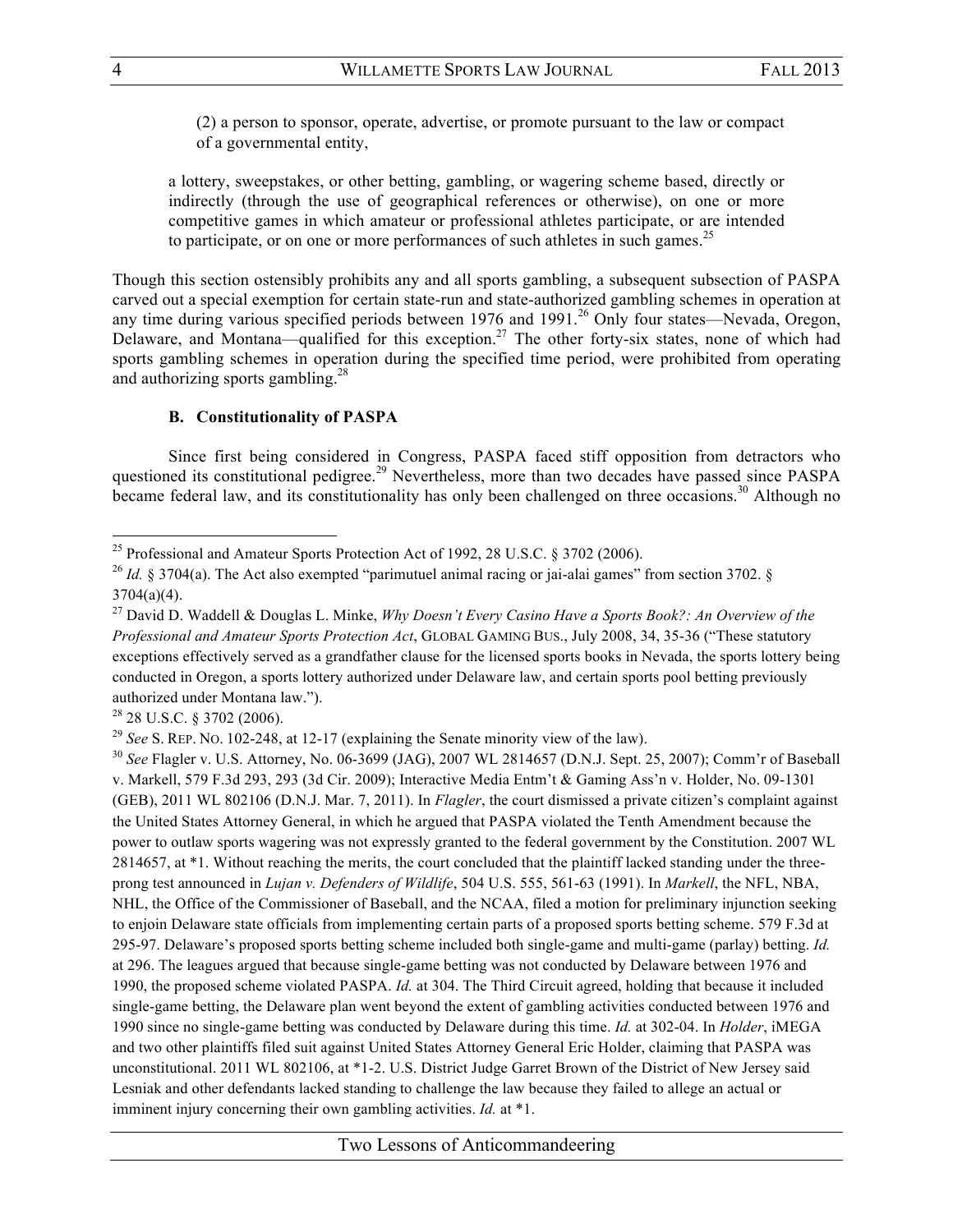federal court has weighed in on the constitutionality of the Act, the possibility that PASPA might be deemed unconstitutional is certainly not out of the question. To be sure, questions regarding PASPA's constitutionality remain today. Although different issues have been raised,<sup>31</sup> critics taking aim at PASPA's constitutionality generally offer two main arguments: (1) PASPA violates the Tenth Amendment by infringing on the states' reserved right to raise revenue,<sup>32</sup> and (2) PASPA is an abuse of Commerce Clause power because it unfairly discriminates among the states.<sup>33</sup>

# **1. Tenth Amendment**

The federal government is one of enumerated (or listed) powers, meaning that acts by the federal government, including Congress, must be authorized by the Constitution.<sup>34</sup> Accordingly, every act that Congress takes—every piece of legislation that it passes—has to be traced back to, and find its authority in, the Constitution.<sup>35</sup> As a further limitation, the Tenth Amendment instructs that "[t]he powers not delegated to the United States by the Constitution, nor prohibited by it to the States, are reserved to the States respectively, or to the people."<sup>36</sup> As such, the Tenth Amendment serves as a general restraint that prevents Congress from legislating in certain areas that—because they are not reserved for Congress in the Constitution—fall within the authority of the states.

The basic argument for overturning PASPA as a violation of the Tenth Amendment is that it infringes on a fundamental right reserved for the states—namely, that PASPA impedes states' right to raise revenue.<sup>37</sup> Some members of Congress expressed this concern when initially considering the legislation.<sup>38</sup> Included with the Senate report recommending PASPA was a minority views section, in which Senator Grassley denounced PASPA as "a substantial intrusion into States' rights [that] would restrict the fundamental right of States to raise revenue to fund critical State programs."<sup>39</sup> Calling the legislation a "dangerous precedent," Grassley contended that PASPA interfered with issues that were traditionally resolved by the states.<sup>40</sup>

While plaintiffs in *Flagler* and *Holder* made this argument, both times the court failed to consider the merits before determining that the plaintiffs lacked standing.<sup>41</sup> The standing requirement is certainly a significant barrier to challenging PASPA under the Tenth Amendment,<sup>42</sup> but even assuming it is not an

 

<sup>36</sup> U.S. CONST. amend. X.

<sup>&</sup>lt;sup>31</sup> *See, e.g.*, Compl. and Demand for Declaratory Relief at 18-29, 31-35, Interactive Media Entm't & Gaming Ass'n v. Holder, No. 3:09-cv-01301-GEB-TJB (D.N.J. Mar. 23, 2009), 2009 WL 4890878 (alleging PASPA violated the Fourth, Fifth, Tenth, Eleventh, and Fourteenth Amendments).

<sup>32</sup> *See, e.g.*, S. REP. NO. 102-248, at 12.

<sup>33</sup> *See, e.g.*, Compl. and Demand for Declaratory Relief, *supra* note 31, at 18-21.

<sup>&</sup>lt;sup>34</sup> See McCulloch v. Maryland, 17 U.S. (4 Wheat.) 316, 405 (1819) ("This government is acknowledged by all, to be one of enumerated powers."); United States v. Morrison, 529 U.S. 598, 607 (2000). Those powers are defined in Article 1, Section 8 of the Constitution. U.S. CONST. art. I,  $\&$  8.

<sup>35</sup> *Id.*

<sup>37</sup> *See, e.g.*, Compl. and Demand for Declaratory Relief, *supra* note 31, at 26.

<sup>38</sup> S. REP. NO. 102-248, at 12 (1991).

<sup>39</sup> *Id.*

<sup>&</sup>lt;sup>40</sup> *Id.* ("Congress should not be telling the States how they can or cannot raise revenue.").

<sup>41</sup> *See* cases cited *supra* note 30.

<sup>42</sup> *See* Anthony G. Galasso, Jr., note, *Betting Against the House (and Senate): The Case for Legal, State-Sponsored Sports Wagering in a Post-PASPA World*, 99 KY. L.J. 163, 165-66 (2010) ("The difficulty in demonstrating that one has standing to bring an action seeking to overturn PASPA may explain why it has been attempted only twice before, despite the overwhelming concerns of Tenth Amendment violations since the hearing in 1992."). Galasso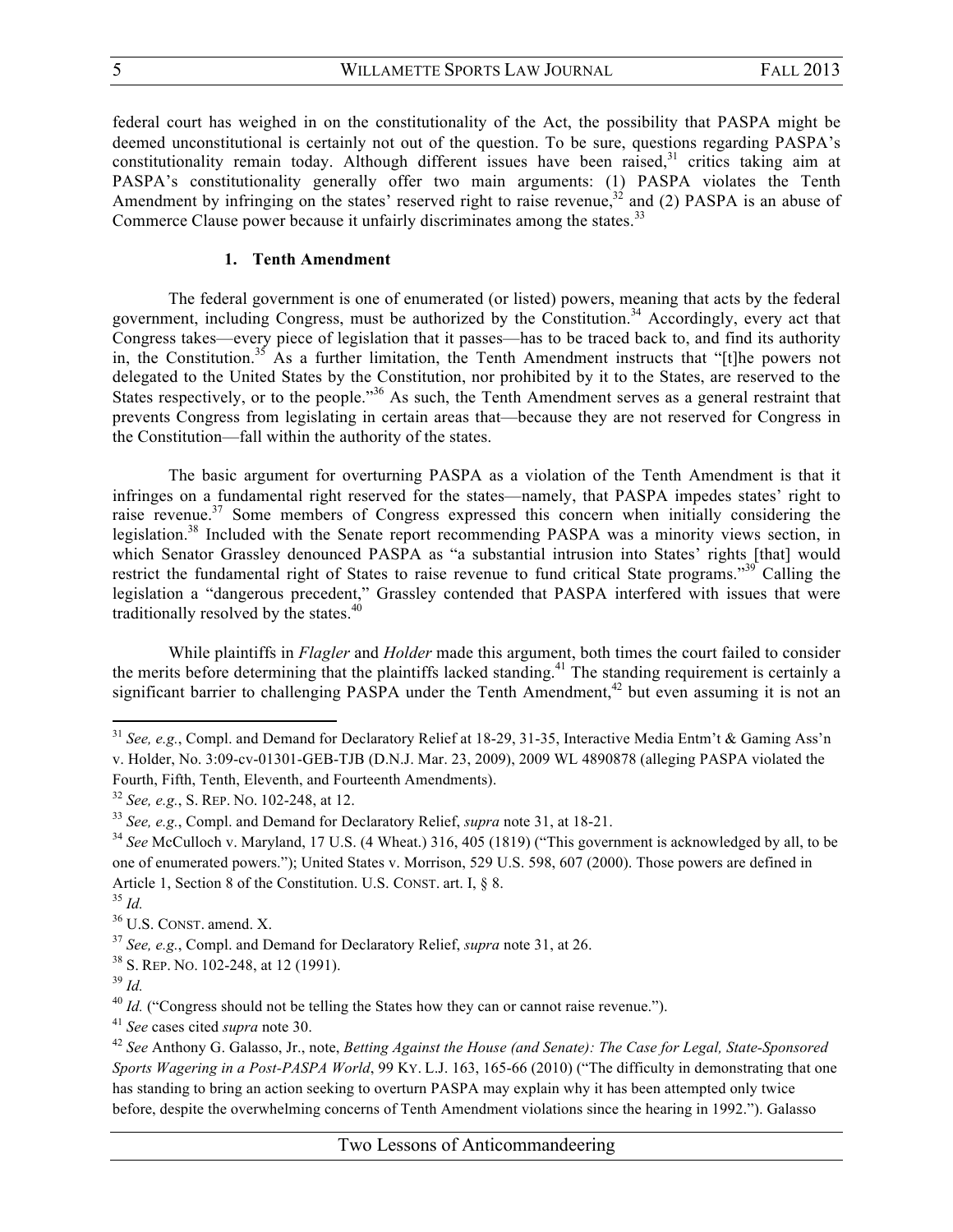issue, this type of Tenth Amendment challenge finds little support in existing Supreme Court jurisprudence. As the Court explained in *New York v. United States*, "[i]f a power is delegated to Congress in the Constitution, the Tenth Amendment expressly disclaims any reservation of that power to the States; if a power is an attribute of state sovereignty reserved by the Tenth Amendment, it is necessarily a power the Constitution has not conferred on Congress.<sup>343</sup> Thus, regardless of whether revenue-raising decisions have traditionally been left to the states, Congress may exercise the legislative powers granted to it by the Constitution. The so-called "reserved (or police) powers" of the states are only those that have not been specifically granted to Congress by the Constitution.<sup>44</sup> As such, so long as PASPA is connected to, or associated with, one of Congress's enumerated powers, there can be no violation of the Tenth Amendment simply because revenue-raising has traditionally been left to the states.45 Based on modern Supreme Court interpretation, Congress almost certainly derives such authority by way of the Commerce Clause.<sup>46</sup>

#### **2. Commerce Clause**

The Commerce Clause gives Congress the authority "[t]o regulate Commerce with foreign Nations, and among the several States, and with the Indian Tribes."<sup>47</sup> In enacting PASPA, Congress invoked this power to solve "a problem of legitimate Federal concern for which a Federal solution is warranted."<sup>48</sup> Despite the legitimate concern about sports gambling and the harms it inflicts, however, PASPA bans state-sponsored gambling in forty-six states, while permitting in Nevada, Delaware, Oregon, and Montana.<sup>49</sup> This seemingly unequal treatment among states has spurred debate over whether PASPA

<u> 2002 - Andrea Santa Alemania, amerikana amerikana amerikana amerikana amerikana amerikana amerikana amerikana</u>

<sup>47</sup> U.S. CONST. art. I, § 8, cl. 3.

provides an in-depth discussion of this challenge, concluding that "[i]n light of the high evidentiary standard for standing outlined in *Lujan* and applied by the court in *Flagler*, it seems that any Tenth Amendment claim may be predicated on harms too indirect or remote to succeed." *Id.* at 171-72.<br><sup>43</sup> 505 U.S. 144, 156 (1992).<br><sup>44</sup> *Id.* at 156-57 ("The Tenth Amendment likewise restrains the power of Congress, but this limit is not derived fro

the text of the Tenth Amendment itself, which, as we have discussed, is essentially a tautology. Instead, the Tenth Amendment confirms that the power of the Federal Government is subject to limits that may, in a given instance, reserve power to the States. The Tenth Amendment thus directs us to determine, as in this case, whether an incident of state sovereignty is protected by a limitation on an Article I power."). Opponents invoking the Tenth Amendment, such as the plaintiffs in *Holder*, erroneously argue that "[r]aising revenue by means of state laws authorizing Sports Betting is a right reserved to the individual states." Compl. and Demand for Declaratory Relief, *supra* note 31, at 26. <sup>45</sup> *See supra* notes 37-40 and accompanying text.<br><sup>46</sup> The Court has upheld congressional regulation of "virtually anything that potentially can travel across state lines."

ERWIN CHEMERINSKY ET AL., CONSTITUTIONAL LAW: PRINCIPLES AND POLICIES 260-61 (3d ed. 2006). The Court has gone so far as to endorse federal regulation of intrastate activities, "if there is any rational basis" for Congress to believe there is an interstate effect or that legislation is necessary to protect its regulation of interstate activities. United States v. Lopez, 514 U.S. 549, 604 (1995) (citing Hodel v. Va. Surface Mining & Reclamation Ass'n, 454 U.S. 264, 276 (1981); Preseault v. ICC, 494 U.S. 1, 17 (1990)). Therefore, Congress's determinations that "[s]ports gambling threatens the integrity of, and public confidence in, amateur and professional sports," and that "[w]ithout Federal legislation, [it] is likely to spread on a piecemeal basis and ultimately develop an irreversible momentum," would likely satisfy the Court's rational basis test for determining whether a regulated activity substantially affects interstate commerce. S. REP. NO. 102-248, at 6 (1991).

<sup>48</sup> S. REP. NO. 102-248, at 7. *See also* discussion of Congress's rationale *supra* note 46.

<sup>49</sup> *See supra* notes 27-28 and accompanying text.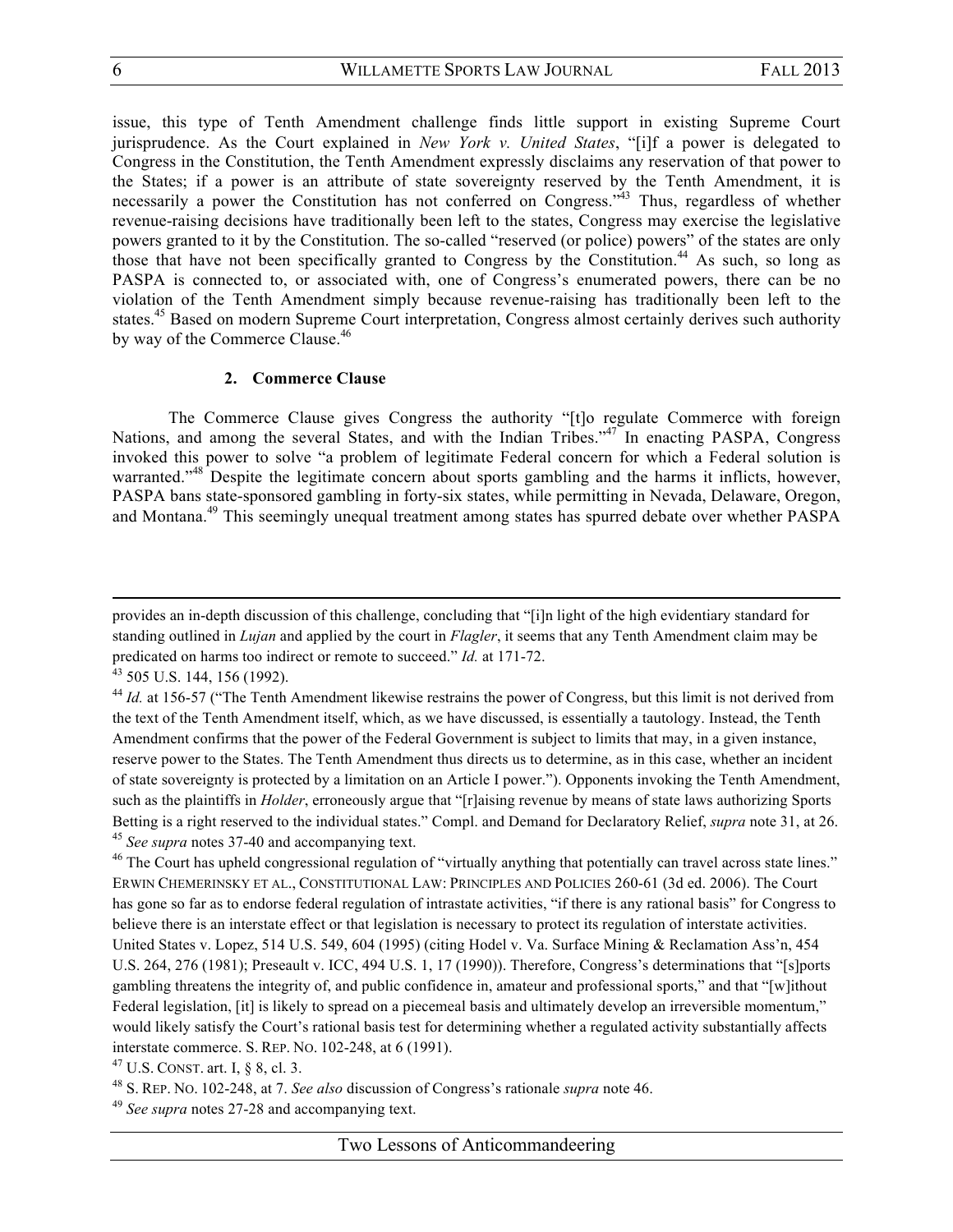should be overturned because it unfairly discriminates among the states.<sup>50</sup> As PASPA made its way through Congress, critics argued that because "there [was] no rational basis" for allowing sports gambling in some states while prohibiting it in others, the Act would be unconstitutional.<sup>51</sup> Opponents of the legislation reasoned that the grandfathering provision would "create a virtual monopoly" for a few states.52 The plaintiffs in *Holder* furthered this argument, maintaining that "[u]nder the Commerce Clause, Congress is required to legislate uniformly amongst the several states."<sup>53</sup>

Unfair and unequal though it might seem, the Court has repeatedly said, "the power given to Congress to regulate interstate and foreign commerce is 'complete in itself, may be exercised to its utmost extent, and acknowledges no limitations, other than are prescribed in the constitution.<sup>'"54</sup> Thus, the Commerce Clause does not require uniformity<sup>55</sup>—Congress need only have a rational basis for regulating unevenly.<sup>56</sup> Indeed, in *Hodel v. Indiana*, the Court explained, "social and economic legislation is valid unless 'the varying treatment of different groups or persons is so unrelated to the achievement of any combination of legitimate purposes that [a court] can only conclude that the legislature's actions were irrational.'"<sup>57</sup> In this case, Congress's justification for exempting some states—that "it has no wish to apply this new prohibition retroactively"<sup>58</sup>—almost certainly satisfies the exceedingly deferential rational basis test.<sup>59</sup> Therefore, like the Tenth Amendment argument,<sup>60</sup> the Commerce Clause argument is unlikely strong enough to overturn the PASPA on constitutional grounds.

### **II. Federalism: A System of Dual Sovereignty**

Fundamental to the American federalist system is the separation and independence of the state and federal governments.<sup>61</sup> The federal government may act only if it finds authority—express or

 

 $\frac{52 \text{ Id.}}{53}$  Compl. and Demand for Declaratory Relief, *supra* note 31, at 18 (dismissing the case for lack of standing).

<sup>54</sup> Currin v. Wallace, 306 U.S. 1, 13-14 (1939) (quoting Gibbons v. Ogden, 22 U.S. (9 Wheat.) 1, 196 (1824)).

<sup>55</sup> See id. at 14 ("To hold that Congress in establishing its regulation is restricted to the making of uniform rules would be to impose a limitation which the Constitution does not prescribe. There is no requirement of uniformity in connection with the commerce power such as there is with respect to the power to lay duties, imposts and excises."). <sup>56</sup> *See supra* note 46.

<sup>57</sup> 452 U.S. 314, 333 (1981) (quoting Vance v. Bradley, 440 U.S. 93, 97 (1979)).

<sup>58</sup> S. REP. NO. 102-248, at 8 ("Although the committee firmly believes that all such sports gambling is harmful, it has no wish to apply this new prohibition retroactively to Oregon or Delaware, which instituted sports lotteries prior to the introduction of our legislation. Neither has the committee any desire to threaten the economy of Nevada, which over many decades has come to depend on legalized private gambling, including sports gambling, as an essential industry, or to prohibit lawful sports gambling schemes in other States that were in operation when the legislation was introduced. Therefore, it provides an exemption for those sports gambling operations which already are permitted under State law.").

<sup>59</sup> *See supra* note 46.

<sup>60</sup> *See* discussion *supra* Subsection I.B.1.

<sup>61</sup> *See* THE FEDERALIST NO. 46 (James Madison), NO. 51 (James Madison) (Clinton Rossiter ed. 1961) ("In the compound republic of America, the power surrendered by the people is first divided between two distinct governments, and then the portion allotted to each subdivided among distinct and separate departments. Hence a double security arises to the rights of the people. The different governments will control each other, at the same time that each will be controlled by itself."); New York v. United States, 505 U.S. 144, 182 (1992) ("[T]he Constitution divides authority between federal and state governments for the protection of individuals."); Gregory v. Ashcroft,

<sup>50</sup> *See, e.g.*, cases cited *supra* note 30; S. REP. NO. 102-248, at 12 ("[T]his legislation would blatantly discriminate between the States.").

 $51$  S. REP. No. 102-248, at 12.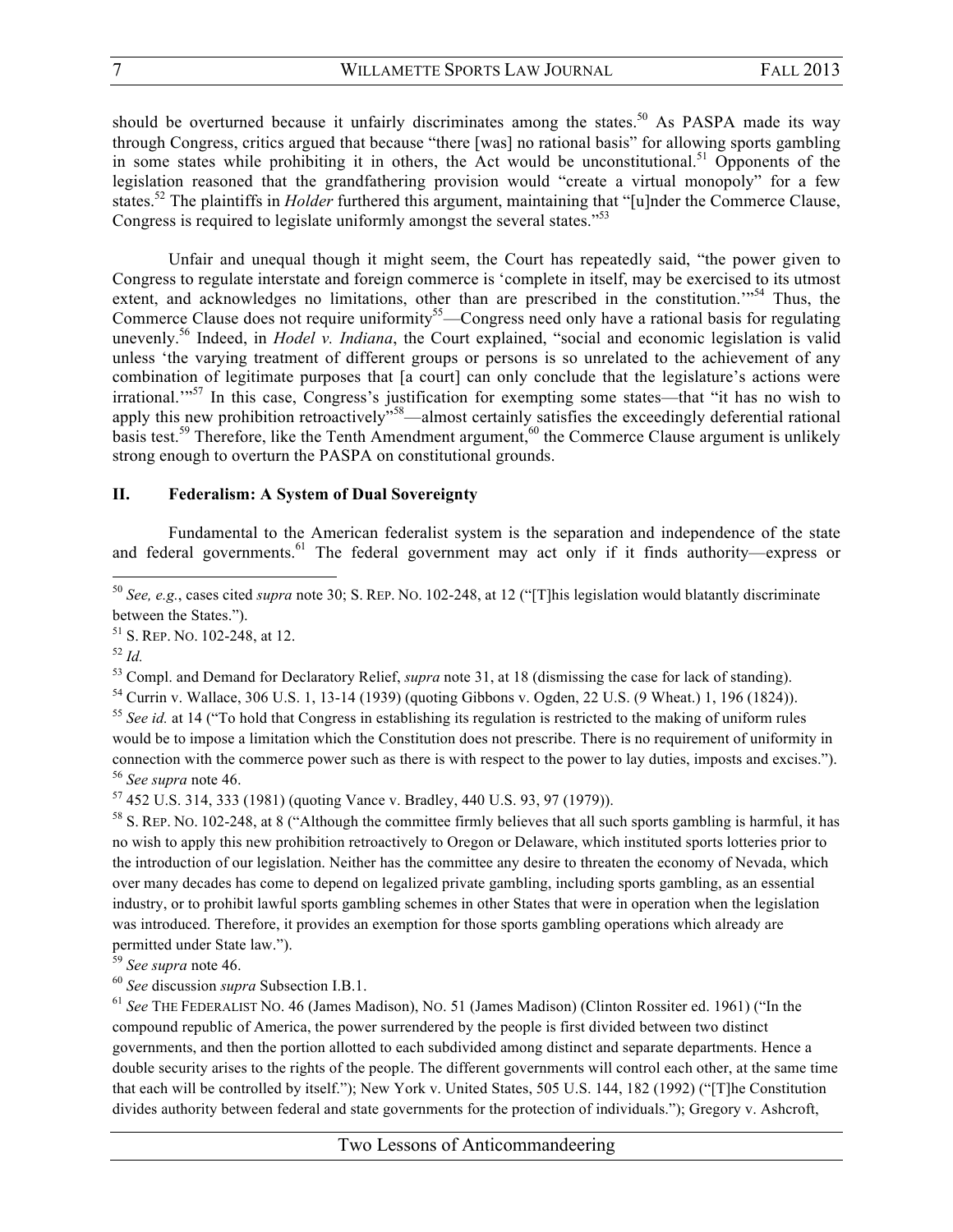implied—in the Constitution.<sup>62</sup> This constraint, coupled with the Tenth Amendment protection.<sup>63</sup> serves as the foundation for the American system of dual sovereignty.<sup>64</sup> Although federal law remains "the supreme Law of the Land,"<sup>65</sup> Congress does not have the power to regulate through the states,  $^{66}$  but instead must exercise its authority concurrently with state governments, as two separate spheres.<sup>67</sup> The Court praised the genius of the federalist system in *Printz v. United States*:

The great innovation of this design was that "our citizens would have two political capacities, one state and one federal, each protected from incursion by the other"—"a legal system unprecedented in form and design, establishing two orders of government, each with its own direct relationship, its own privity, its own set of mutual rights and obligations to the people who sustain it and are governed by it.<sup> $10^{68}$ </sup>

In order to preserve this governmental balance, the Constitution precludes the federal government from acting "upon and through the States."<sup>69</sup> This distinction is at the heart of what is sometimes referred to as the "anticommandeering principle," which serves as a valuable safeguard against unconstitutional intrusions into state sovereignty. $\frac{7}{2}$ 

## **A. The Anticommandeering Principle**

If, in the course of regulating private activities, Congress enacts legislation contrary to state law, the Supremacy Clause supplies the power to preempt the state regulation.<sup>71</sup> That said, as the Court explained in *New York*, "even where Congress has the authority under the Constitution to pass laws

<u> 1989 - Andrea Santa Andrea Andrea Andrea Andrea Andrea Andrea Andrea Andrea Andrea Andrea Andrea Andrea Andr</u>

501 U.S. 452, 458 (1991) ("[O]ur Constitution establishes a system of dual sovereignty between the States and the Federal Government.").

<sup>62</sup> See McCulloch v. Maryland, 17 U.S. (4 Wheat.) 316, 405 (1819) ("This government is acknowledged by all, to be one of enumerated powers."); *Gregory*, 501 U.S. at 458 ("The Constitution created a Federal Government of limited powers."); THE FEDERALIST NO. 46 (James Madison), NO. 45, at 292-93 (James Madison) (Clinton Rossiter ed.

1961) ("The powers delegated by the proposed Constitution to the federal government are few and defined.").

<sup>63</sup> U.S. CONST. amend. X ("The powers not delegated to the United States by the Constitution, nor prohibited by it to the States, are reserved to the States respectively, or to the people.").

<sup>64</sup> *See* Tafflin v. Levitt, 493 U.S. 455, 458 (1990) ("We begin with the axiom that under our federal system, the State possesses sovereignty concurrent with that of the Federal government, subject only to limitations imposed by the Supremacy Clause.").<br><sup>65</sup> U.S. CONST. art. VI, cl. 2.

<sup>66</sup> By regulating the states as regulators, or in other words, by directing the states' regulatory systems.

<sup>67</sup> *See* Printz v. United States, 521 U.S. 898, 919-20 (1997) ("The Framers rejected the concept of a central government that would act upon and through the States, and instead designed a system in which the State and Federal Governments would exercise concurrent authority over the people.").

<sup>68</sup> *Id.* at 921 (quoting U.S. Term Limits, Inc. v. Thornton, 514 U.S. 779, 838 (1995) (Kennedy, J., concurring)). <sup>69</sup> *Printz*, 521 U.S. at 900; *see also* New York v. United States, 505 U.S. 144, 167 (1992) ("The allocation of power contained in the Commerce Clause, for example, authorizes Congress to regulate interstate commerce directly; it does not authorize Congress to regulate state governments' regulation of interstate commerce.").

<sup>70</sup> *See infra* Section II.A.

<sup>71</sup> U.S. CONST. art. VI, cl. 2. ("This Constitution, and the Laws of the United States which shall be made in Pursuance thereof; and all Treaties made, or which shall be made, under the Authority of the United States, shall be the supreme Law of the Land; and the Judges in every State shall be bound thereby, any Thing in the Constitution or Laws of any State to the Contrary notwithstanding."); *see* Gregory v. Ashcroft, 501 U.S. 452, 461 (1991) ("As long as it is acting within the powers granted it under the Constitution, Congress may impose its will on the States. Congress may legislate in areas traditionally regulated by the States.").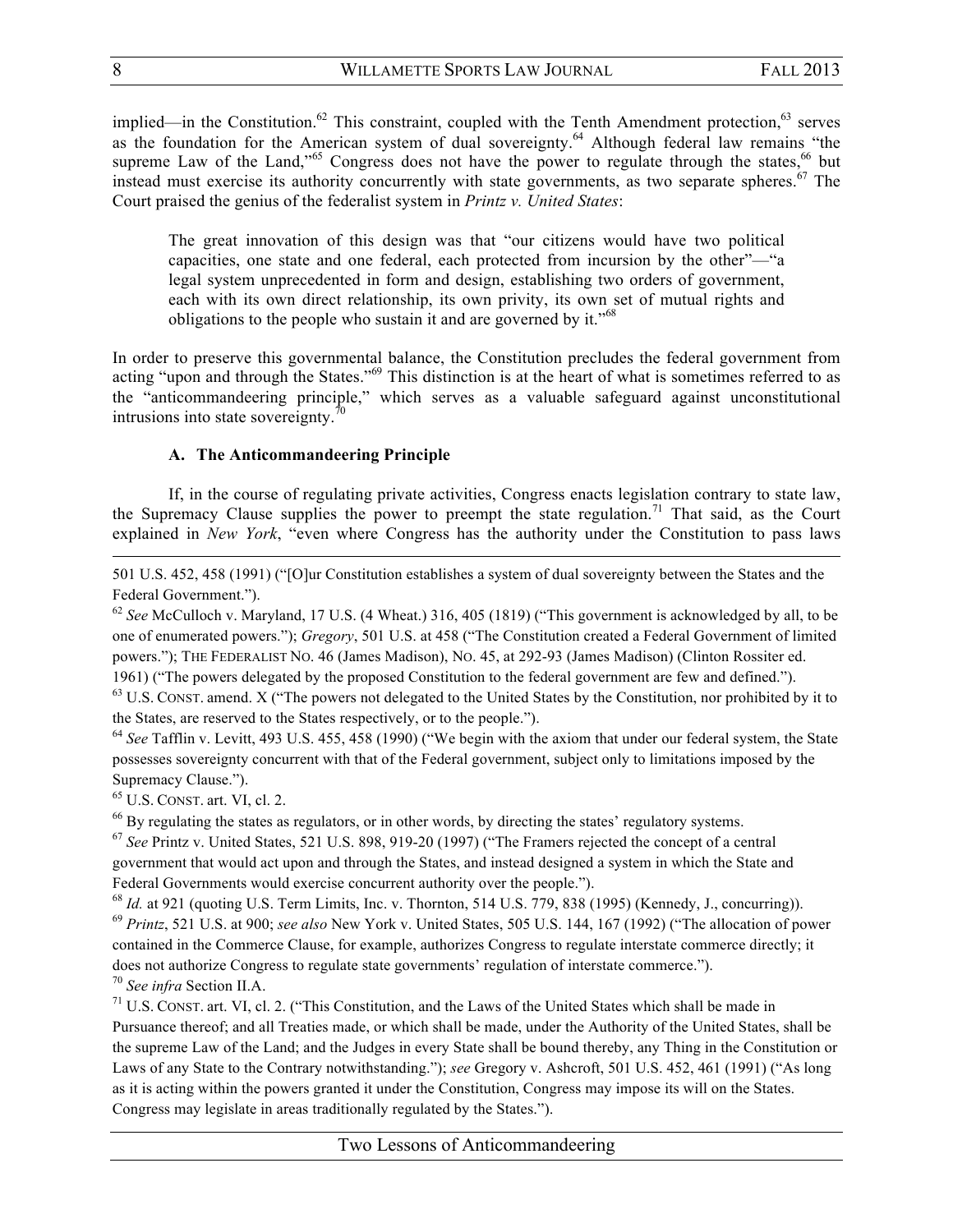requiring or prohibiting certain acts, it lacks the power directly to compel the States to require or prohibit those acts."<sup>72</sup> Although this principle finds support in historical accounts surrounding the Constitutional Convention,<sup>73</sup> the Constitution itself does not reference the anticommandeering rule;<sup>74</sup> rather, it is a courtcreated rule that developed as a necessary corollary to the federalist system.<sup>75</sup> Specifically, the Court established this principle to protect an essential feature of dual sovereignty—namely, political accountability.<sup>76</sup> In *United States v. Lopez*, the Court explained the importance of preserving this function:

The theory that two governments accord more liberty than one requires for its realization two distinct and discernable lines of political accountability: one between the citizens and the Federal Government; the second between the citizens and the States. . . . [C]itizens must have some means of knowing which of the two governments to hold accountable for the failure to perform a given function. . . . Were the Federal Government to take over the regulation of entire areas of traditional state concern . . . the boundaries between the spheres of federal and state authority would blur and political responsibility would become illusory.<sup>77</sup>

By preventing Congress from directly controlling state regulatory regimes, the anticommandeering rule helps keep the two spheres of government separate and independent—an essential precursor to political accountability.<sup>78</sup> In the case of PASPA, however, Congress appears to have compromised this separation by directly regulating the states as regulators.<sup>79</sup>

Traditionally, constitutional concerns surrounding PASPA have focused on the federal prohibition of state-sponsored sports gambling schemes.<sup>80</sup> Because Congress may regulate the activities of states just as it may regulate the activities of individuals, these arguments are largely without merit.<sup>81</sup>

<sup>72</sup> 505 U.S at 167; *see also Printz*, 521 U.S. at 926 ("[T]he Federal Government may not compel the States to implement, by legislation or executive action, federal regulatory programs.").

<sup>73</sup> *See, e.g.*, THE FEDERALIST NO. 28 (Alexander Hamilton), NOS. 46, 51 (James Madison); *New York*, 504 U.S. at 163-67 ("In providing for a stronger central government, therefore, the Framers explicitly chose a Constitution that confers upon Congress the power to regulate individuals, not states.").

<sup>74</sup> *See generally* U.S. CONST.

<sup>75</sup> *See New York*, 505 U.S. at 167 (citing FERC v. Mississippi, 456 U.S. 742, 762-66 (1982) ("We have always understood that even where Congress has the authority under the Constitution to pass laws requiring or prohibiting certain acts, it lacks the power directly to compel the States to require or prohibit those acts."); Hodel v. Va. Surface Mining & Reclamation Ass'n, 452 U.S. 264, 288-89 (1981); Lane Cnty. v. Oregon 74 U.S. (7 Wall.) 71, 76 (1868)); *Printz*, 521 U.S. at 926 ("[O]pinions of ours have made clear that the Federal Government may not compel the States to implement, by legislation or executive action, federal regulatory programs.").

<sup>76</sup> *See Printz*, 521 U.S. at 920 ("The Constitution thus contemplates that a State's government will represent and remain accountable to its own citizens."); Fed. Trade Comm'n v. Ticor Title Ins. Co., 504 U.S. 621, 636 (1992) ("Federalism serves to assign political responsibility, not to obscure it.").

<sup>77</sup> 514 U.S. 549, 577-78 (1995) (Kennedy, J., concurring).

<sup>78</sup> *New York*, 505 U.S. at 168-69.

<sup>79</sup> *See infra* Section II.B.

<sup>80</sup> *See* cases cited *supra* note 30. In *Markell*, for example, the Third Circuit determined that the Delaware statute, which contemplated a state-operated sports lottery, was preempted by federal law. Comm'r of Baseball v. Markell, 579 F.3d 293, 304 (3d Cir. 2009).

<sup>81</sup> *See* Reno v. Condon, 528 U.S. 141, 150-51 (2000) (explaining that the crucial distinction has to do with whether "the law 'regulate[d] state activities,' rather than 'seek[ing] to control or influence the manner in which States regulate private parties.'" (quoting South Carolina v. Baker, 485 U.S. 505, 514 (1988))).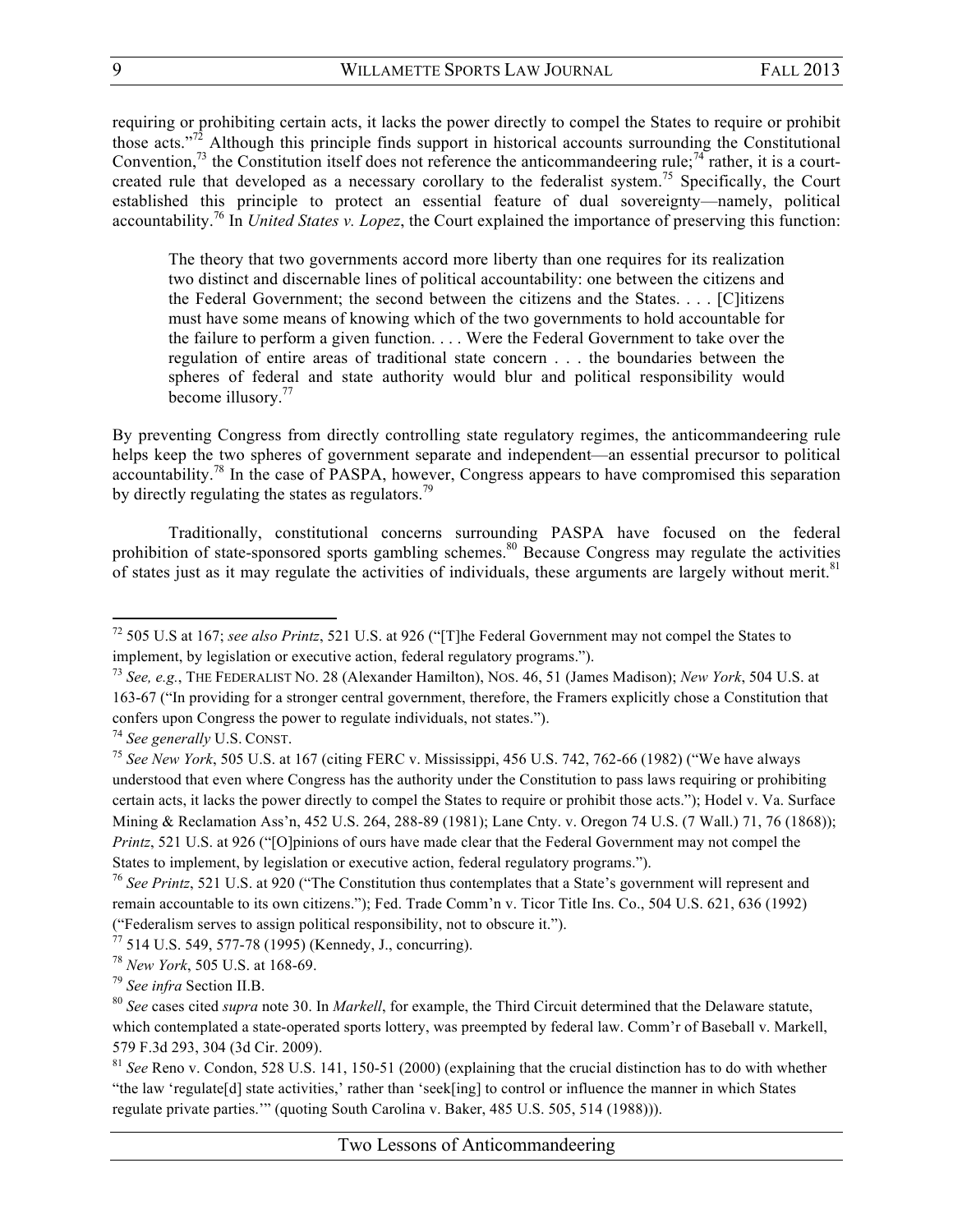The New Jersey law, however, does not provide for a state-sponsored operation; instead, it simply allows private businesses to operate sports betting pools.<sup>82</sup>

#### **B. PASPA and State Sovereignty**

Supreme Court precedent is clear: Congress has the ability to prohibit states from regulating sports gambling.<sup>83</sup> In such a case, a state may subsequently choose to adopt or help enforce the federal ban, though Congress may not compel it do so.<sup>84</sup> Under PASPA, Congress has made it unlawful for states to "authorize" sports gambling.<sup>85</sup> If, prior to the enactment of PASPA, states did not have laws banning sports betting, the activity would only be illegal under federal law. Barring new state legislation to the contrary, states would continue to tolerate sports gambling, and the onus would be on the federal government to unilaterally administer its prohibition.<sup>86</sup> When Congress enacted PASPA, however, fortysix states did have laws prohibiting sports gambling.<sup>87</sup> As a result, given the language of PASPA, these states have no choice but to keep their prohibitions in place.

#### **1. Distinction Between Enacting and Repealing Laws**

Before PASPA became federal law, the New Jersey Constitution banned sports-related gambling.<sup>88</sup> With the enactment of the Sports Gambling Law, New Jersey amended its Constitution to allow for the private operation of a sports pool in a sports-wagering lounge located at a casino or racetrack.<sup>89</sup> To be sure, New Jersey has not completely repealed its ban on sports betting, but instead has exempted certain private sports-gambling activities from criminalization.<sup>90</sup> In so doing, the Sports Gambling Law designated certain circumstances where sports-related gambling operations are acceptable (or at least immune from state prosecution). $91$ 

<sup>&</sup>lt;sup>82</sup> N.J. STAT. ANN. §§ 5:12A-2 (West 2012) (permitting the lawful operation of sports pools at casinos and racetracks).

<sup>83</sup> *See* Gregory v. Ashcraft, 501 U.S. 452, 476 (1991) ("Preemption therefore is automatic, since 'state law is preempted to the extent that it actually conflicts with federal law.'" (quoting Pac. Gas & Elec. Co. v. State Energy Res. & Conservation and Dev. Comm'n, 461 U.S. 190, 204 (1983))); Hodel v. Va. Surface Mining & Reclamation Ass'n, 452 U.S. 264, 290 (1981) ("A wealth of precedent attests to congressional authority to displace or pre-empt state laws regulating private activity affecting interstate commerce when these laws conflict with federal law."). <sup>84</sup> Printz v. United States, 521 U.S. 898, 924 (1997) (explaining that the Constitution "does not authorize Congress

to regulate state governments' regulation of interstate commerce"). In other words, while Congress may prevent state regulation of sports gambling, in general, "it lacks the power directly to compel the States to require or prohibit those acts." New York v. United States, 505 U.S. 144, 166 (1992).

<sup>&</sup>lt;sup>85</sup> Professional and Amateur Sports Protection Act of 1992, 28 U.S.C. § 3702 (2006) ("IIt shall be unlawful for ... a governmental entity to . . . authorize by law or compact . . . a lottery, sweepstakes, or other betting, gambling, or wagering scheme.").

<sup>&</sup>lt;sup>86</sup> Hodel v. Va. Surface Mining & Reclamation Ass'n, 454 U.S. 264, 288 (1981) ("If a State does not wish to submit a proposed permanent program that complies with the Act and implementing regulations, the full regulatory burden will be borne by the Federal Government.").

<sup>87</sup> *See* Waddell & Minke, *supra* note 27 and accompanying text.

<sup>&</sup>lt;sup>88</sup> N.J. CONST. art. 4,  $\frac{6}{3}$  7,  $\frac{4}{3}$  2 (prior to amendment).

<sup>89</sup> N.J. STAT. ANN. §§ 5:12A-2 (West 2012).

<sup>90</sup> *See id.*

<sup>91</sup> *See id.*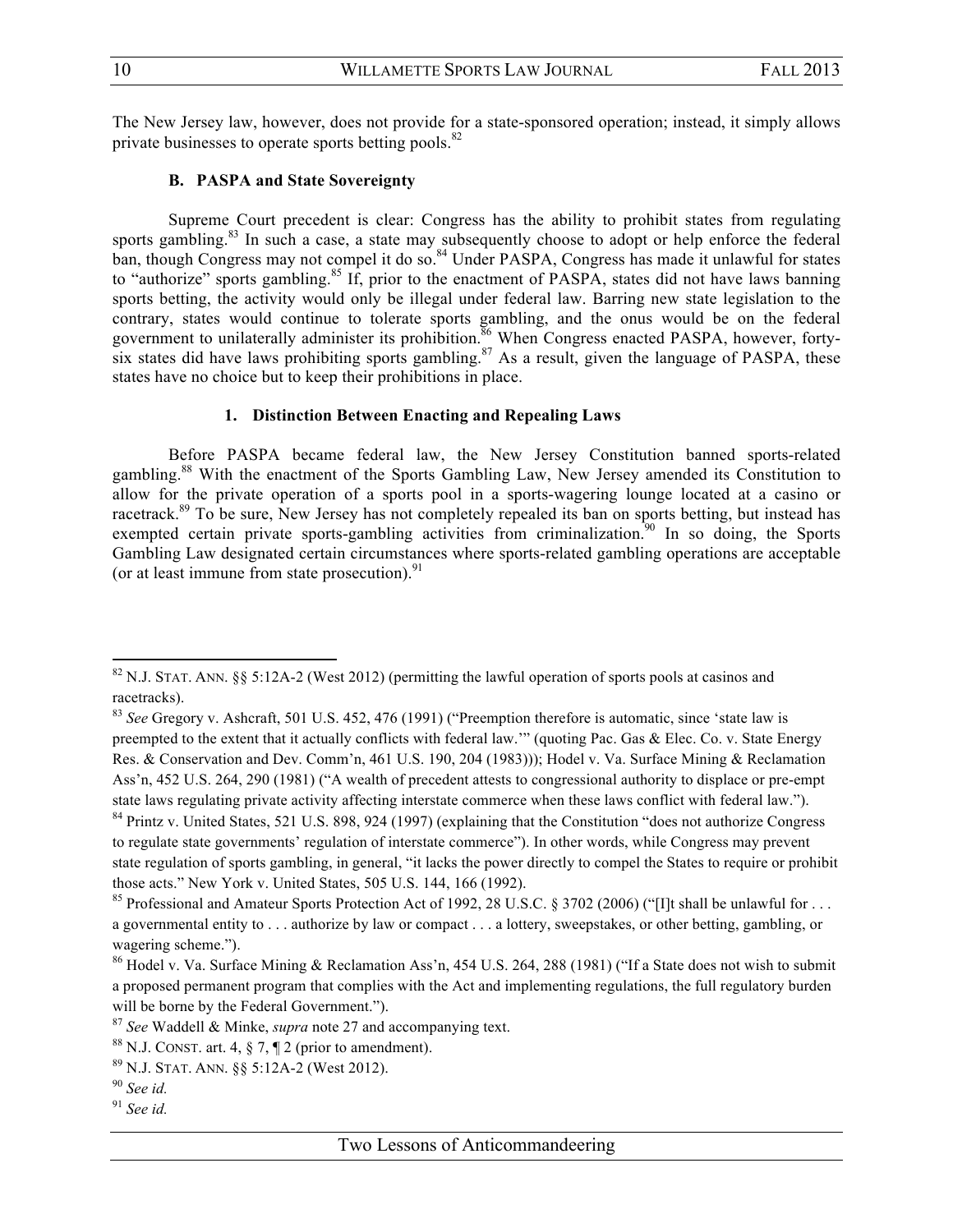Arguing that the Sports Gambling Law violates PASPA, the complainants cite language in PASPA that says a government entity may not authorize sports gambling activities by law.<sup>92</sup> Although the significance and extent of congressional authority to preempt state laws that legalize (or permit) an activity prohibited under federal law are not entirely clear,<sup>93</sup> it is fairly well-established that Congress has the power to prevent states from regulating at all in a certain area.<sup>94</sup> That said, in terms of regulation, there is a distinct difference between enacting a law that expressly authorizes an activity and repealing a law that bans an activity.

Even if PASPA does validly prevent states from explicitly legalizing sports gambling activities, it does not necessarily follow that New Jersey could not simply repeal its state ban on sports betting. Central to this supposition is the distinction between *legalizing* an activity by enacting a new law and *allowing* an activity by repealing an existing law. In other words, PASPA might preclude New Jersey from enacting laws that authorize sports gambling, but not from repealing existing laws that criminalize sports gambling. Because Congress can prevent states from regulating an activity, New Jersey could not merely exempt certain types of sports gambling. Instead, to avoid conflict with PASPA, New Jersey would need to completely decriminalize the activity, making it impossible to have any sort of middle ground—allowing but regulating sports-related gambling activities. As such, New Jersey could not implement specific regulations designating who, what, where, when, why, or how sports gambling activities could permissibly be carried out. This is somewhat counterintuitive considering that Congress would seemingly prefer the current New Jersey law, which still prohibits most forms of sports-related gambling, to no regulation whatsoever, which would not prohibit sports gambling in any form.<sup>95</sup> Logically, if the ultimate goal is to reduce the negative impacts of sports gambling, then certainly state exemption laws,<sup>96</sup> such as the Sports Gambling Law, make more sense than complete deregulation.<sup>97</sup> Additionally, given the potential effects of eliminating all state oversight,<sup>98</sup> a state is less likely to repeal its ban when faced with an all-or-nothing decision than if it could exempt certain, specific forms of sports-related gambling while retaining control over others.<sup>99</sup> Nevertheless, if repeal is an option, states do have a choice: Either refrain from regulating or regulate in accordance with PASPA.

As the Supreme Court has consistently asserted, so long as Congress offers states a "choice" in determining their regulatory program, Congress cannot be said to have directly compelled states to administer a legislative scheme.<sup>100</sup> If complete deregulation is an option, New Jersey could apparently

<sup>92</sup> *See* Compl. and Demand for Injunctive Relief, *supra* note 31, at 2.

<sup>&</sup>lt;sup>93</sup> *See* discussion *infra* Section III.A.<br><sup>94</sup> *See supra* notes 83-84 and accompanying text.<br><sup>95</sup> Logically, if preventing sports gambling is Congress's objective, it would prefer a state law that prohibits some but not all gambling over one that allows all betting.

<sup>&</sup>lt;sup>96</sup> "Exemption laws" refer to those laws that merely make certain activities immune from prosecution of a larger ban.

 $97$  To be sure, at least some sports gambling activities would be subject to state prosecution, as opposed to none at all.

<sup>&</sup>lt;sup>98</sup> "Potential risks" is used loosely to refer to those consequences that the government considers to be associated with the forms of gambling that it does ban.

<sup>&</sup>lt;sup>99</sup> For instance, perhaps New Jersey would decide not to go through with sports gambling deregulation if it were not able to constrain the activity in certain aspects. *See* F.E.R.C. v. Mississippi, 456 U.S. 742, 767 (1982) ("We recognize, of course, that the choice put to the States—that of either abandoning regulation of the field altogether or considering the federal standards—may be a difficult one.")

<sup>&</sup>lt;sup>100</sup> See New York v. United States, 505 U.S. 144, 167 (1992) ("[W]here Congress has the authority to regulate private activity under the Commerce Clause, we have recognized Congress' power to offer States the choice of regulating that activity according to federal standards or having state law pre-empted by federal regulation." (citing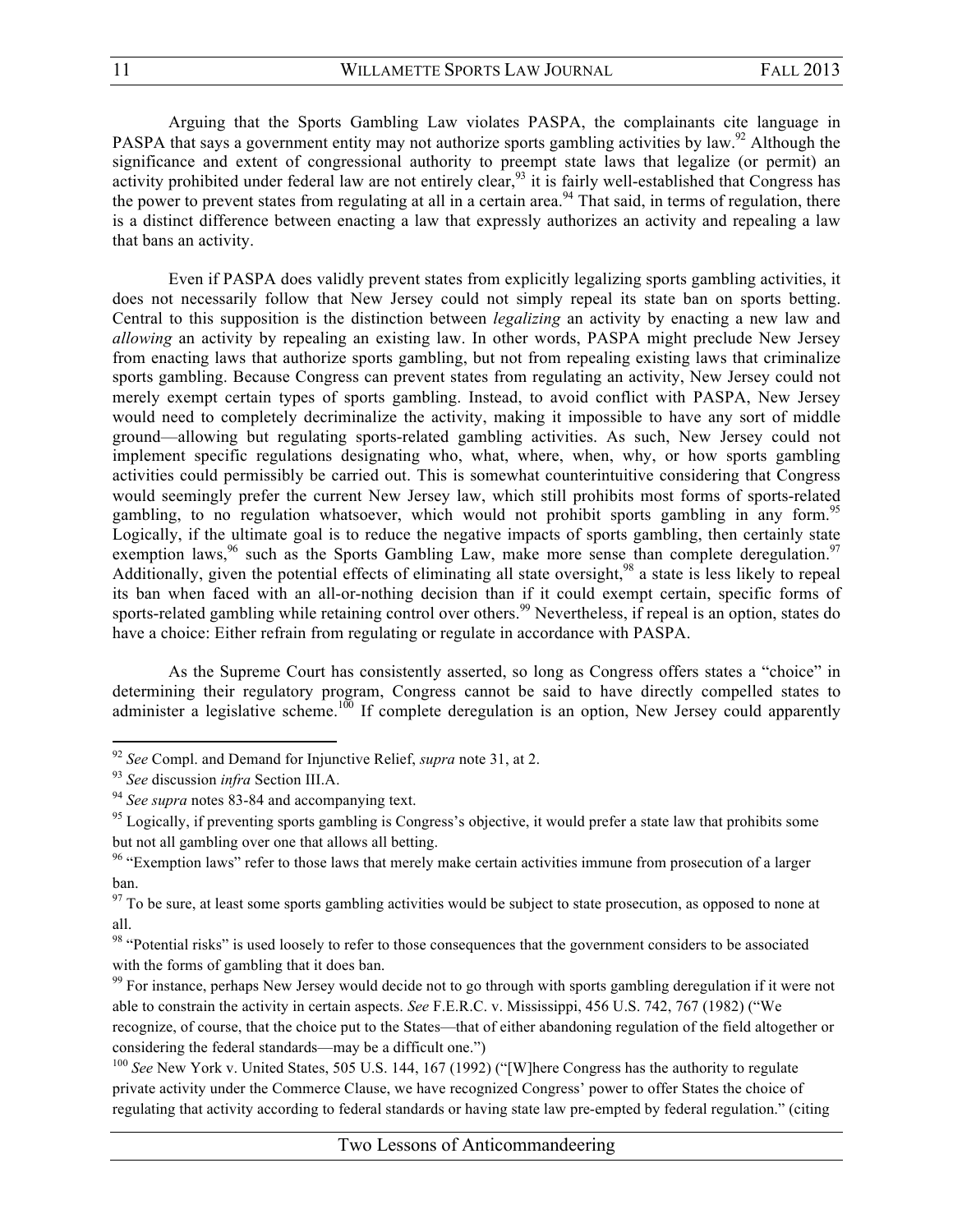elect to permit sports gambling by entirely repealing its ban.<sup>101</sup> Yet, under PASPA, Congress stipulated that "it shall be unlawful for . . . a governmental entity to . . . authorize by law or compact . . . a lottery, sweepstakes, or other betting, gambling, or wagering scheme."<sup>102</sup> Arguably, by repealing its ban on sports gambling, New Jersey would be authorizing the activity by law. Since PASPA makes it unlawful for states to authorize sports gambling by law, it would seemingly block any New Jersey repeal effort.<sup>103</sup> In this case, by precluding states from repealing their bans on sports gambling, Congress would effectively be forcing states to criminalize sports gambling.<sup>104</sup> In which case, PASPA would be altogether indistinguishable from "a federal command to the states to promulgate and enforce laws and regulations," which would make it an unconstitutional incursion on state sovereignty.<sup>105</sup> The anticommandeering

<u> 1989 - Andrea Santa Andrea Andrea Andrea Andrea Andrea Andrea Andrea Andrea Andrea Andrea Andrea Andrea Andr</u>

Hodel v. Va. Surface Mining & Reclamation Ass'n, 452 U.S. 264, 288 (1981))); *see, e.g.*, F.E.R.C. v. Mississippi, 456 U.S. at 766-67 ("It cannot be constitutionally determinative that the federal regulation is likely to move the States to act in a given way, or even to 'coerc[e] the States' into assuming a regulatory role by affecting their 'freedom to make decisions in areas of integral governmental functions'" (quoting *Hodel*, 452 U.S. at 289)); *New York*, 505 U.S. at 175-77 (holding that Congress infringed on state sovereignty when it included a take title provision in its low-level radioactive waste disposal act, reasoning that "[a] choice between two unconstitutionally coercive regulatory techniques is no choice at all").<br><sup>101</sup> As opposed to enacting a law that positively legalizes the activity. If this were the case—meaning, that a state

could entirely decriminalize sports gambling and entirely refrain from regulating the activity—the question then becomes how that state would be allowed to move forward in the future. That is, supposing a state completely repealed its ban on sports gambling and supposing that at some point in the future, the state wanted to prevent certain—but not all—aspects of the activity, would it be able to do so? How would the federal government react? Presumably, Congress would welcome the increased regulation. Yet, if this were allowed, to get around the limitation on state exemption laws, a state could simply wipe its slate clean and then prohibit the undesirable aspects of sports gambling. In other words, instead of starting with a blanket ban on sports gambling and then exempting certain forms of the activity, the state would start with complete deregulation and then ban certain forms of the activity. Such a policy could undoubtedly be described as circular, if not entirely nonsensical.

<sup>102</sup> Professional and Amateur Sports Protection Act of 1992, 28 U.S.C. § 3702 (2006).

<sup>103</sup> Gregory v. Ashcraft, 501 U.S. 452, 476 (1991) ("Preemption therefore is automatic, since 'state law is preempted to the extent that it actually conflicts with federal law.'" (quoting Pac. Gas & Elec. Co. v. State Energy Res. Conservation & Dev. Comm'n, 461 U.S. 190, 204 (1983))).

<sup>104</sup> Forcing states to keep their existing laws in force is no different than forcing states to enact certain laws. *See* Conant v. Walters, 309 F.3d 629, 645-46 (9th Cir. 2002). In *Conant*, the court found that by precluding doctors, on pain of losing their DEA registration, from making a recommendation that would legalize the patients' medicinal use of marijuana under state law, Congress made it impossible for the state to exempt the use of medical marijuana from the operation of its drug laws, and therefore, the federal law "r[an] afoul of the 'commandeering' doctrine announced by the Supreme Court." *Id.* ("In effect, the federal government is forcing the state to keep medical marijuana illegal. But preventing the state from repealing an existing law is no different from forcing it to pass a new one; in either case, the state is being forced to regulate conduct that it prefers to leave unregulated. . . . If the federal government could make it illegal under federal law to remove a state-law penalty, it could then accomplish exactly what the commandeering doctrine prohibits: The federal government could force the state to criminalize behavior it has chosen to make legal.").

<sup>105</sup> *New York*, 505 U.S. at 161, 166 ("We have always understood that even where Congress has the authority under the Constitution to pass laws requiring or prohibiting certain acts, it lacks the power directly to compel the States to require or prohibit those acts." (citing *F.E.R.C. v. Mississippi*, 456 U.S. at 762-66; Hodel v. Va. Surface Mining & Reclamation Ass'n., 452 U.S., 264, 288-89 (1981); Lane Cnty. v. Oregon, 74 U.S. (7 Wall.) 74, 76 (1968))). Again, in this situation, the question worth asking is: What is the alternative? That is, would New Jersey have any other choice but to regulate? By all appearances, Congress has locked states into their pre-PASPA sports gambling regulations and, therefore, into both implementing and enforcing the sports gambling ban.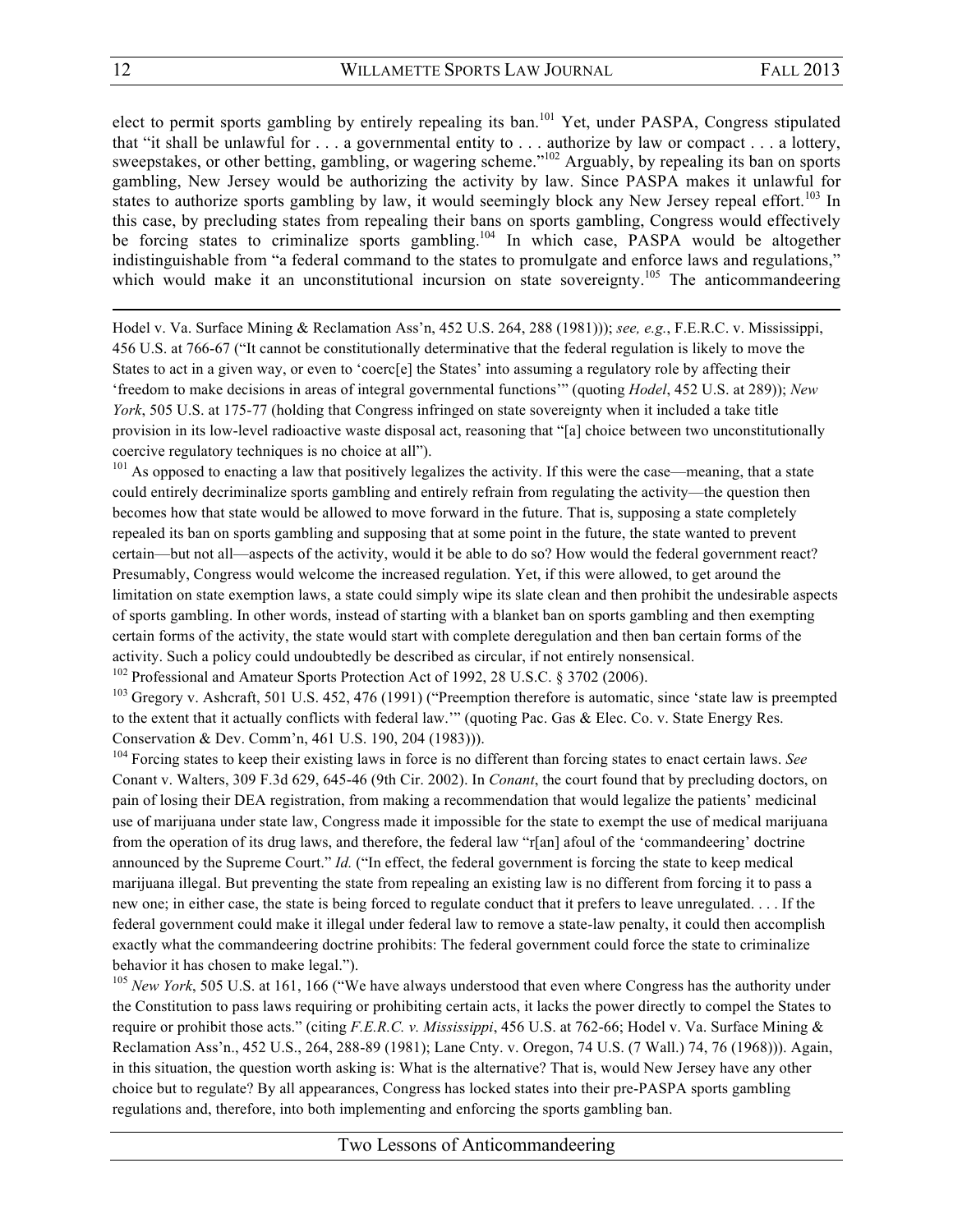principle was established to prevent such federal usurpation of power from compromising political accountability.<sup>106</sup>

## **2. Diminished Political Accountability**

The fundamental purpose served by the constitutional division of power between federal and state governments is the protection of individual freedom.<sup>107</sup> As the Court explained in *Gregory v. Ashcraft*, "a healthy balance of power between the States and the Federal Government will reduce the risk of tyranny and abuse from either front."<sup>108</sup> Where a state government is precluded from repealing its own law mirroring a federal ban, however, because the state is unable to respond to the preferences of its electorate, citizens cannot properly determine which government to hold accountable.<sup>109</sup> Robert Mikos, one of the nation's top emerging scholars of federalism, $110$  provides a helpful example:

To illustrate, suppose California currently has a law on the books imposing a minimum one-year prison term for simple possession of marijuana. . . . Congress could not, of course, compel California to enact this law. But suppose California is now considering repealing the law. If positive action entails any physical movement by state officials, then repealing an old law is indistinguishable from passing a new one; after all, both require positive action by state officials. Legislators must say "aye" to pass the measure, the Governor must sign the bill, and so on. It follows that if Congress can block any positive action, it could seemingly bar California from repealing its law even though it could not

<sup>106</sup> *See New York*, 505 U.S. at 169 ("[W]here the Federal Government compels States to regulate, the accountability of both state and federal officials is diminished."); THE FEDERALIST NO. 46 (James Madison) (Clinton Rossiter ed. 1961) ("Either the mode in which the federal government is to be constructed will render it sufficiently dependent on the people, or it will not. On the first supposition, it will be restrained by that dependence from forming schemes obnoxious to their constituents. On the other supposition, it will not possess the confidence of the people, and its schemes of usurpation will be easily defeated by the State governments, who will be supported by the people."), NO. 51 (James Madison) (Clinton Rossiter ed. 1961) ("In a single republic, all the power surrendered by the people is submitted to the administration of a single government; and the usurpations are guarded against by a division of the government into distinct and separate departments. In the compound republic of America, the power surrendered by the people is first divided between two distinct governments, and then the portion allotted to each subdivided among distinct and separate departments.").

<sup>&</sup>lt;sup>107</sup> United States v. Lopez, 514 U.S. 549, 576 (1995) ("[I]t was the insight of the Framers that freedom was enhanced by the creation of two governments, not one.") (Kennedy, J., concurring); *New York*, 505 U.S. at 182 ("The Constitution does not protect the sovereignty of States for the benefit of the public officials governing the States. To the contrary, the Constitution divides authority between federal and state governments for the protection of individuals.").

<sup>108</sup> 501 U.S. 452, 458 (1991); *see also New York*, 505 U.S. at 183-84 (explaining that it is generally in the political interest of state officials to avoid being held accountable by voters).

<sup>109</sup> *See Lopez*, 514 U.S. at 578 ("Were the Federal Government to take over the regulation of entire areas of traditional state concern, areas having nothing to do with the regulation of commercial activities, the boundaries between the spheres of federal and state authority would blur and political responsibility would become illusory. . . . The resultant inability to hold either branch of the government answerable to the citizens is more dangerous even than devolving too much authority to the remote central power.").

<sup>&</sup>lt;sup>110</sup> *Media Contacts*, VAND. L. SCH., http://law.vanderbilt.edu/faculty/media-contacts/index.aspx (last visited Feb. 18, 2013).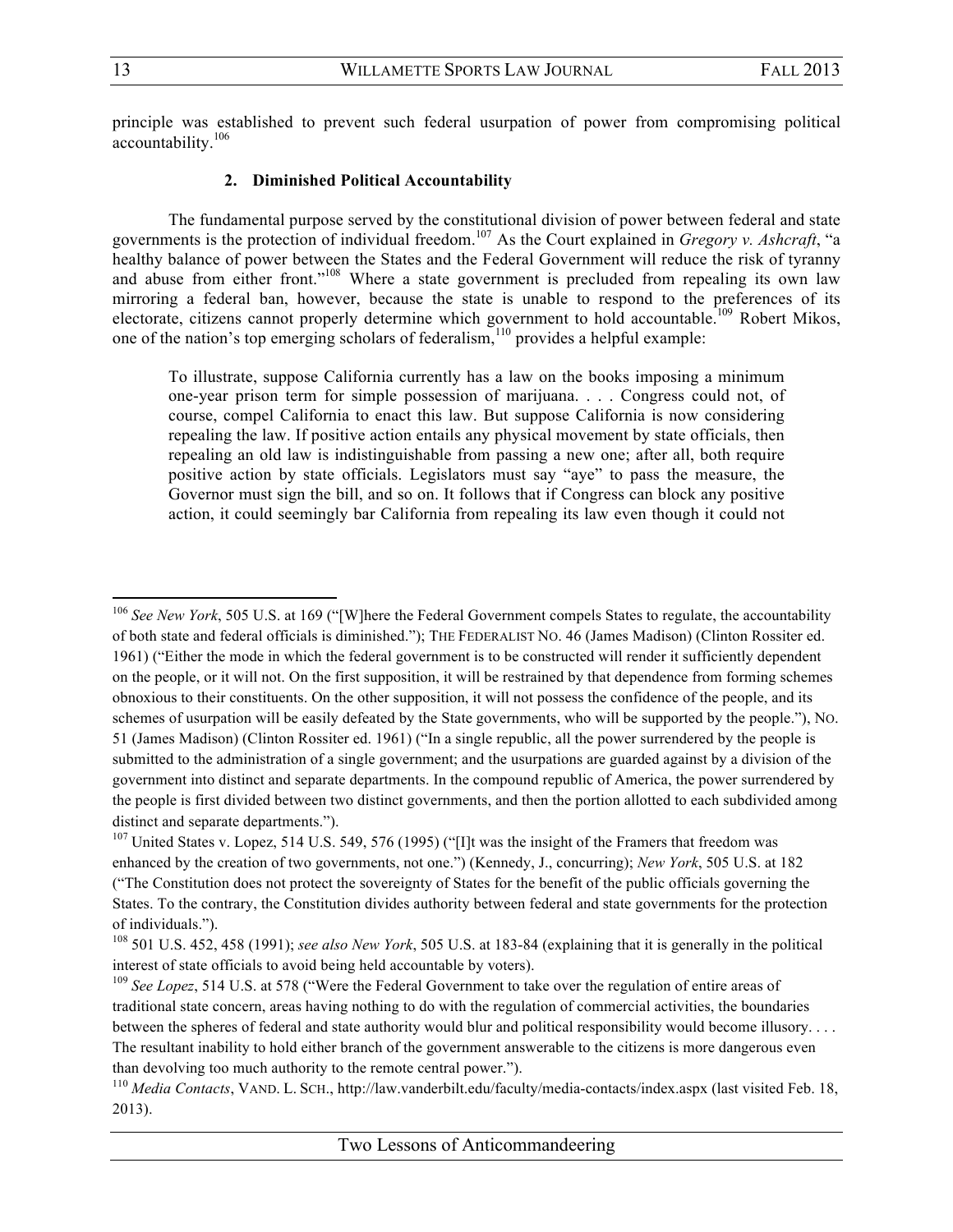compel California to adopt the law in the first instance. The result is arbitrary, and I doubt anyone  $\dots$  thinks it accurately predicts how the Court would actually rule.<sup>111</sup>

This same analytical framework can be applied to the federal sports gambling legislation. If it was intended to operate as a barrier to states repealing their own laws, PASPA is fundamentally no different than legislation forcing a state to enact a new law.

By preventing a state from repealing its ban, the federal government would be dictating the regulatory program of that state. Surely, this action would be tantamount to commandeering because it would leave citizens unable to properly identify which government to hold accountable.<sup>112</sup> Hence, barring repeal of a state law would keep state governments from remaining responsive to the preferences of their electorates and would shield members of Congress from being held fully responsible by voters.<sup>113</sup> Such a barrier would eliminate citizens' fundamental means for political redress,<sup>114</sup> ignoring the Framers' expectation that people would be "entirely masters of their own fate," ultimately leaving the people defenseless against "attempts of the government to establish tyranny."<sup>115</sup> Accordingly, if PASPA does prevent states from repealing their own laws criminalizing sports gambling, it is an unconstitutional intrusion on state sovereignty, in violation of the anticommandeering principle.

Nevertheless, although the significance of this conclusion is important for analyzing the longterm viability of PASPA, it provides little refuge for the Sports Gambling Law, which is not an attempt at repeal.116 Therefore, because Congress has the authority to prevent states from regulating whatsoever in certain areas, PASPA would appear to preempt, and thus render inoperative, the Sports Gambling Law. A

 

<sup>114</sup> *See New York*, 505 U.S. at 168 ("Where Congress encourages state regulation rather than compelling it, state governments remain responsive to the local electorate's preferences; state officials remain accountable to the people."); *Lopez*, at 577-78 (Kennedy, J., concurring) ("To be sure, one conclusion that could be drawn from The Federalist Papers is that the balance between national and state power is entrusted in its entirety to the political process. . . . [T]he essence of responsibility for a shift in power from the State to the Federal Government rests upon a political judgment, though he added assurance that 'the State governments could have little to apprehend, because it is only within a certain sphere that the federal power can, in the nature of things, be advantageously administered.'" (quoting THE FEDERALIST NO. 46, at 295 (James Madison) (Clinton Rossiter ed. 1961))); *New York*, 505 U.S. at 183-84 (explaining that political actors have a vested interest in avoiding political responsibility). <sup>115</sup> THE FEDERALIST NO. 28 (Alexander Hamilton) (Clinton Rossiter ed. 1961) ("But in a confederacy the people, without exaggeration, may be said to be entirely the masters of their own fate."), No. 46 (James Madison) ("[S]hould an unwarrantable measure of the federal government be unpopular in particular States, which would seldom fail to be the case, or even a warrantable measure be so, which may sometimes be the case, the means of opposition to it are powerful and at hand. The disquietude of the people; their repugnance and, perhaps, refusal to co-operate with the officers of the Union; the frowns of the executive magistracy of the State; the embarrassments created by legislative devices, which would often be added on such occasions, would oppose, in any State, difficulties not to be despised; would form, in a large State, very serious impediments; and where the sentiments of several adjoining States happened to be in unison, would present obstructions which the federal government would hardly be willing to encounter."); Gregory v. Ashcraft, 501 U.S. 452, 459-60. The logic here is that without the ability to distinguish which government is affecting a certain regulatory policy, citizens cannot know which elected officials keep or remove via elections.

<sup>116</sup> Instead, the New Jersey law is a type of exemption law. *See* discussion *infra* Section III.B.

<sup>111</sup> Robert A. Mikos, *On the Limits of Supremacy: Medical Marijuana and the States' Overlooked Power to Legalize Federal Crime*, 62 VAND. L. Rev. 1421, 1447 (2009).

<sup>112</sup> *See supra* notes 105-106 and accompanying text.

<sup>113</sup> *See supra* note 109.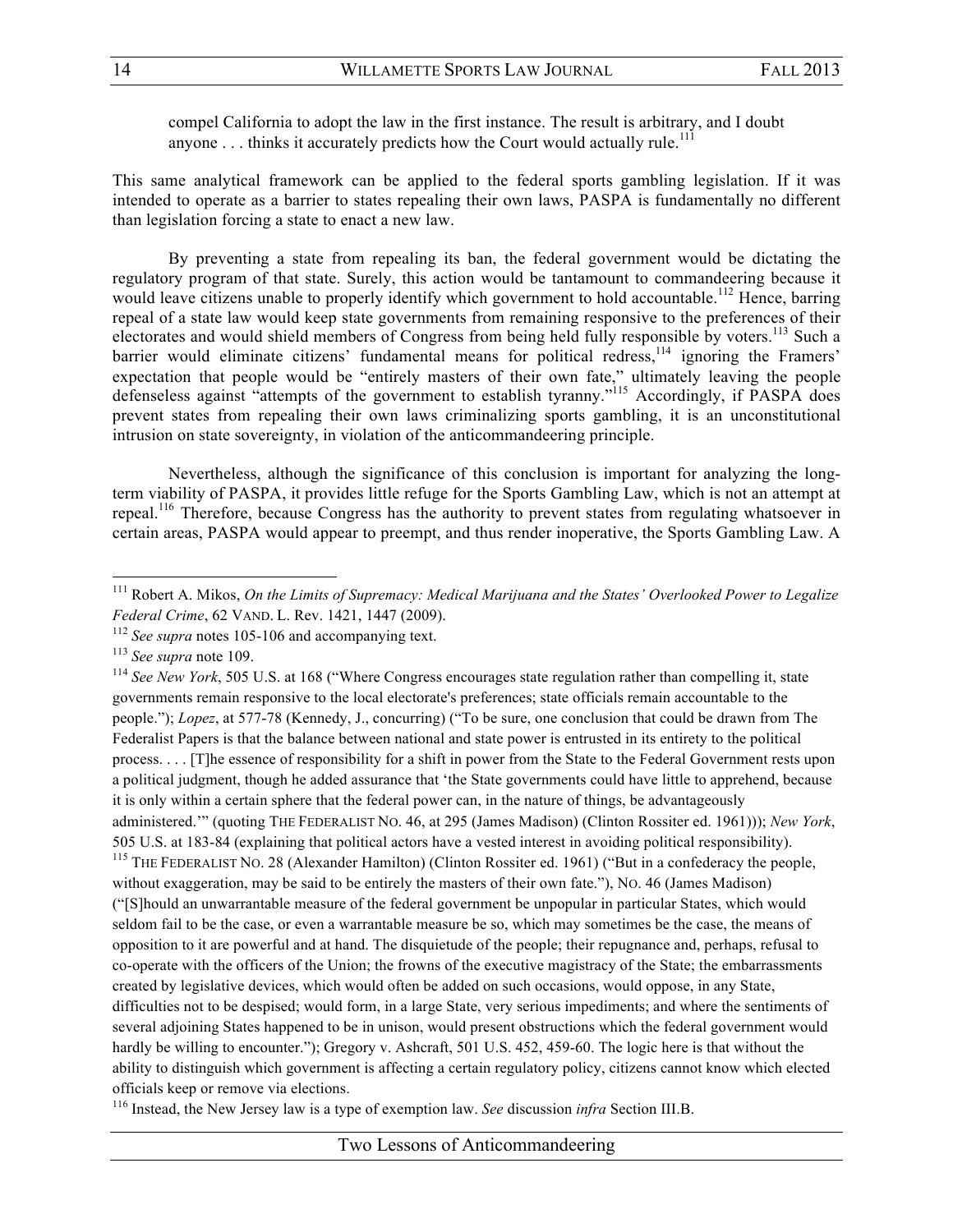review of similar state laws that legalize federally-banned conduct, however, suggests a possible constraint on Congress's preemption power.

## **III. Constraint on Congress's Preemption Power**

Article VI, Clause 2 of the United States Constitution, commonly referred to as the Supremacy Clause, states that the "Constitution and the Laws of the United States . . . shall be the supreme Law of the Land . . . any Thing in the Constitution or Laws of any State to the Contrary notwithstanding."<sup>117</sup> From this language, the Court developed the preemption doctrine, which stands for the notion that valid federal law trumps conflicting state law.<sup>118</sup> In most cases, application of the Supremacy Clause is relatively straightforward.119 For example, if a federal law legalizes an activity that a state law prohibits, the state law is preempted.<sup>120</sup> Here, if a state attempts to criminalize some private activity that federal law authorizes—such as free speech—affected individuals have both an incentive and avenue to challenge application of the conflicting state law.<sup>121</sup> Where a federal law prohibits an activity that a state law permits, however, the outcome is less clear.<sup>122</sup> Unlike a situation in which a person has his or her rights limited by a state ban, when a state legalizes a federally-banned activity, the affected person is not the individual performing the activity. Instead, the affected person is someone experiencing the resultant negative externality that arises when someone else engages in the activity.

#### **A. States' Overlooked Power to Authorize Federal Crime**

The Court has unequivocally declared that so long as the Constitution prescribes the federal regulatory power, Congress makes the supreme law of the land.<sup>123</sup> At the same time, the Court has been careful to qualify this assertion by stressing that while Congress retains the authority to preempt state law, it may not command states to regulate one way or another or compel states to enforce or administer

 

<sup>119</sup> Mikos, *supra* note 111, at 1422 ("It is taken for granted in federalism discourse that if Congress possesses the authority to regulate an activity, its laws reign supreme and trump conflicting state regulations on the same subject. When Congress legalizes a private activity that has been banned by the states, the application of the Supremacy Clause is relatively straightforward: barring contrary congressional intent, such state laws are unenforceable and, hence, largely immaterial in the sense they do not affect private decisions regarding whether to engage in the activity.").

<sup>&</sup>lt;sup>117</sup> U.S. CONST. art. VI, cl. 2.<br><sup>118</sup> *See* Hodel v. Va. Surface Mining & Reclamation Ass'n, 454 U.S. 264, 289-91 (1981) ("A wealth of precedent attests to congressional authority to displace or pre-empt state laws regulating private activity affecting interstate commerce when these laws conflict with federal law."). The preemption doctrine is commonly separated into three categories—express, field, and conflict preemption. Caleb Nelson, *Preemption*, 86 VAND. L. Rev. 225, 226 (2000). As far as this analysis is concerned, however, these distinctions do little to advance the definition of preemption only the most basic explanation is important: If Congress legislates on an issue, and if it is constitutionally authorized to do so, federal law preempts any contrary state law. *Hodel*, 454 U.S. at 289-91.

<sup>&</sup>lt;sup>120</sup> *See id.*; Gibbons v. Ogden, 22 U.S. (9 Wheat.) 1 (1824) (holding a New York state law granting exclusive monopoly rights to navigate all state waters was in conflict with a federal law and, therefore, void); Gregory v. Ashcraft, 501 U.S. 452, 476 (1991) ("Preemption therefore is automatic, since 'state law is preempted to the extent that it actually conflicts with federal law.'" (quoting Pac. Gas & Elec. Co. v. State Energy Res. & Conservation and Dev. Comm'n, 461 U.S. 190, 204 (1983))).<br><sup>121</sup> That avenue, of course, is through the legal appeal process. The incentive to do so arises because individuals do

not want to be subject to undesirable laws—*e.g.*, have their freedom of speech restricted.

<sup>122</sup> Mikos, *supra* note 111, at 1422.

<sup>123</sup> *See* cases cited *supra* note 118.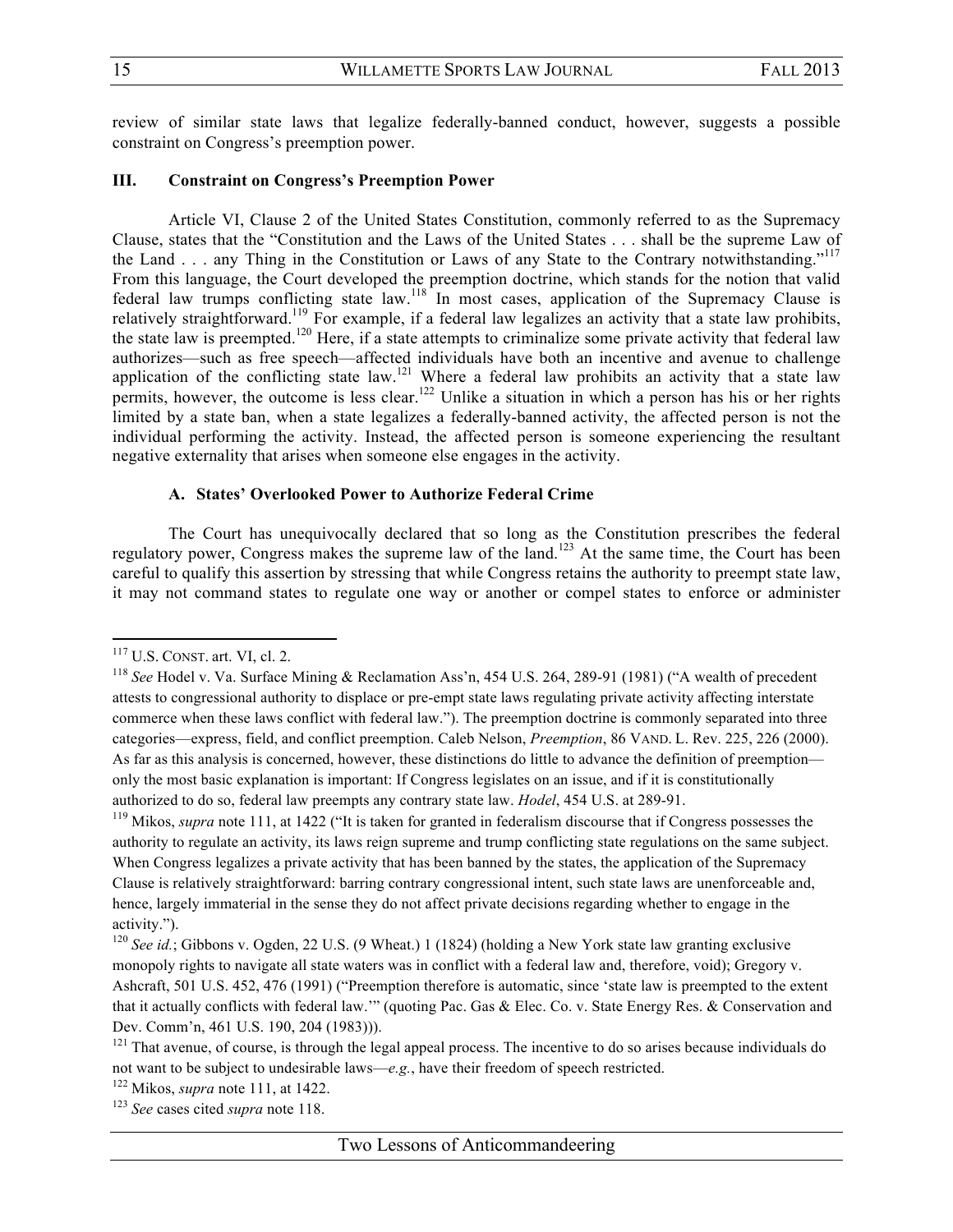federal regulations.<sup>124</sup> Though not typically emphasized, the implication of this constraint is powerful—in certain situations, it allows states to completely ignore federal law.

# **1. Preempting State Marijuana Laws**

In *Gonzales v. Raich*, the Supreme Court considered the constitutionality of a congressional exercise of Commerce Clause authority.125 At issue was whether the enforcement of the federal Controlled Substances Act ("CSA"),<sup>126</sup> to the extent that it prevented "the intrastate, noncommercial" cultivation and possession of cannabis for personal medical purposes as recommended by a patient's physician pursuant to valid California state law," was a valid exercise of federal power.<sup>127</sup> When California voters passed the Compassionate Use Act of 1996, the state exempted from criminal prosecution certain limited uses of marijuana for medical purposes.<sup>128</sup> Finding the CSA regulation squarely within Congress's Commerce Power, the Court found that "limiting the activity to marijuana possession and cultivation 'in accordance with state law' cannot serve to place respondents' activities beyond congressional reach. The Supremacy Clause unambiguously provides that if there is any conflict between federal and state law, federal law shall prevail.<sup>7129</sup> Accordingly, the Court considered the California law to be subordinate to federal law and upheld enforcement of the CSA prohibition.<sup>130</sup>

On its face, the *Raich* decision represented the final chapter for such state medical marijuana exemption laws.<sup>131</sup> In reality, however, the result was quite the contrary.132 When the *Raich* decision came down, ten states had laws decriminalizing marijuana.<sup>133</sup> Nearly eight years later, instead of seeing that number decrease, the number of states permitting marijuana use has almost doubled, with twenty states and the District of Columbia having laws that allow marijuana use in one form or another.<sup>134</sup> At first blush, this result appears to fly in the face of the preemption doctrine.<sup>135</sup> Under the CSA, Congress specified that if there is "a positive conflict" between the state law and the federal law, the state law is

 

<sup>133</sup> Mikos, *supra* note 111, at 1423.

PROCON.ORG, http://medicalmarijuana.procon.org/view.resource.php?resourceID=002481 (last updated Dec. 10, 2012). For a description of the wide variety of state marijuana laws, see TODD GARVEY, CONG. RESEARCH SERV.,

R42398, MEDICAL MARIJUANA: THE SUPREMACY CLAUSE, FEDERALISM AND THE INTERPLAY BETWEEN STATE AND FEDERAL LAWS 4 (2012).

<sup>135</sup> *See supra* notes 118-119 and accompanying text.

<sup>124</sup> *See* cases cited *supra* notes 118-120.

 $125$  545 U.S. 1, 8 (2005).

<sup>126</sup> Comprehensive Drug Abuse Prevention and Control Act of 1970, 21 U.S.C. §§ 801-971 (1970).

<sup>&</sup>lt;sup>127</sup> *Raich*, 545 U.S. at 9-10 (internal quotations omitted).<br><sup>128</sup> Compassionate Use Act of 1996, CAL. HEALTH & SAFETY CODE § 11362.5 (West 1996); *see also Raich*, 545 U.S. at 5-6 ("The Act creates an exemption from criminal prosecution for physicians, as well as for patients and primary caregivers who possess or cultivate marijuana for medicinal purposes with the recommendation or approval of a physician.").

<sup>&</sup>lt;sup>129</sup> *Raich*, 545 U.S. at 22, 29.<br><sup>130</sup> *Id.* at 5.

<sup>&</sup>lt;sup>131</sup> Mikos, *supra* note 111, at 1423 ("The decision caused some commentators to declare that the war over medical marijuana was over, and that the states had clearly lost.").

<sup>132</sup> More states than ever are allowing medical or recreational use of the drug. *House Members Propose to Amend CSA to Preempt Federal 'Punitive Steps' on State Marijuana Laws*, 41 No. 3 CONTROLLED SUBSTANCES HANDBOOK NEWSLETTER 2 (Jan. 2013).

<sup>134</sup> *18 Legal Medical Marijuana States and DC*, PROCON.ORG,

http://medicalmarijuana.procon.org/view.resource.php?resourceID=000881#DC (last updated Sept. 16, 2013). Three other states have legislation pending. *3 States with Pending Legislation to Legalize Medical Marijuana*,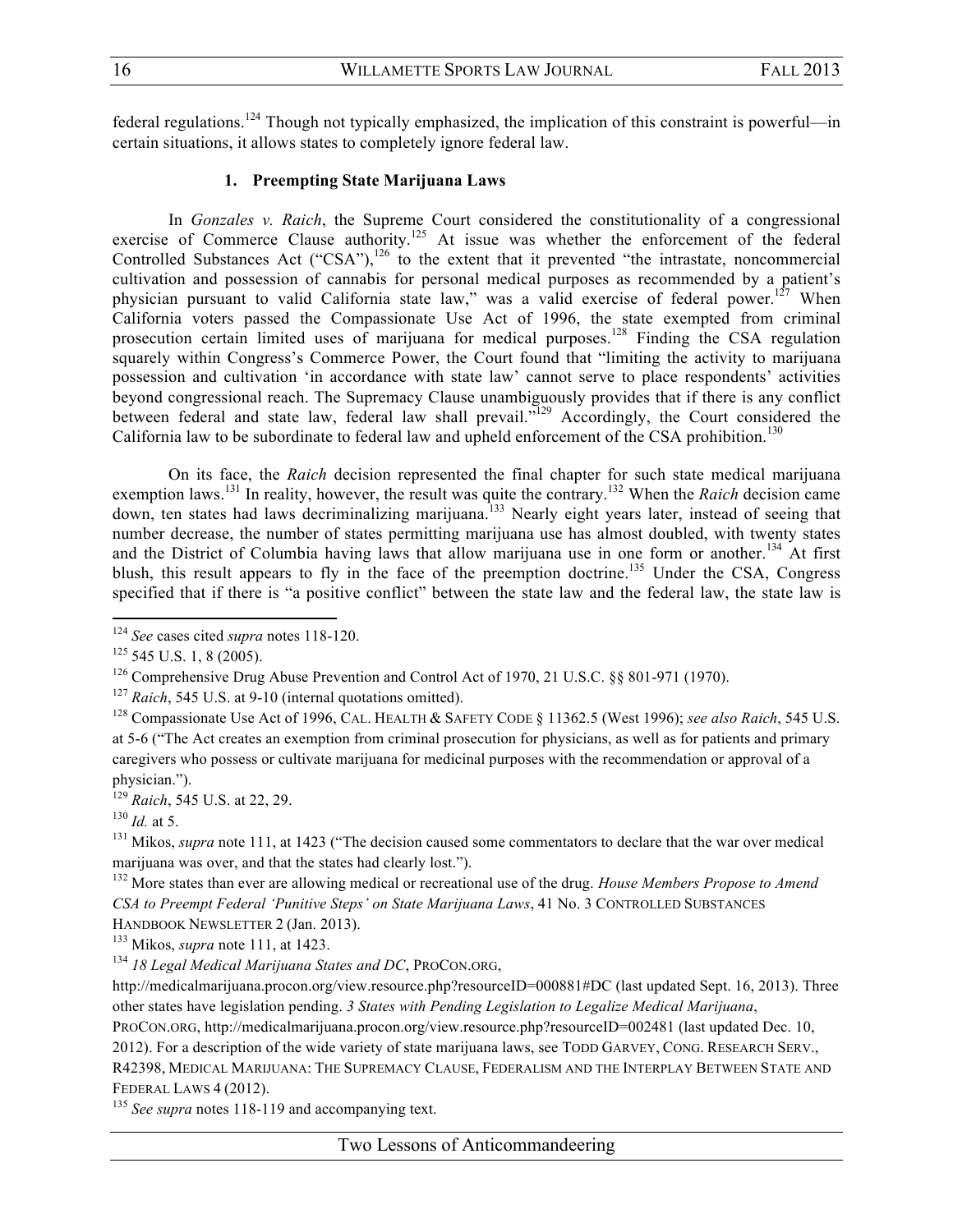preempted.<sup>136</sup> If preempted, state laws are null and void.<sup>137</sup> Because, by all appearances, a state law permitting the use of marijuana positively conflicts with the federal marijuana ban, such laws should be rendered null and void. State medical marijuana laws, however, remain in effect.<sup>138</sup> Resolving this apparent contradiction demands a careful review of the anticommandeering rule.

#### **2. Practical Significance of Federal Preemption**

In its abridged form, the anticommandeering rule includes two main instructions. The federal government may neither (1) force states to implement nor (2) force states to enforce federal law.<sup>139</sup> Fittingly, applying the rule to post-*Raich* state marijuana laws arouses two corresponding theories that could explain the limited preemptive effect. The first argument corresponds to the first prong of the anticommandeering rule, which prevents Congress from forcing states to implement a particular regulatory scheme. In the context of state exemption laws, this restriction appears to indicate that state laws simply legalizing conduct that Congress has prohibited may not be preempted.<sup>140</sup> The logic being that if Congress cannot force a state to ban an activity, it stands to reason that Congress also cannot prevent a state from exempting certain aspects of the activity from prosecution. Specifically, because a state is merely authorizing conduct that, absent regulation of any kind (state or federal), would otherwise be permitted, the federal government may not preclude the state law exemptions.<sup>141</sup> To do so, would be

are unenforceable); *e.g.*, Wickard v. Filburn, 317 U.S. 111, 124 (1942).

<sup>&</sup>lt;sup>136</sup> 21 U.S.C. § 903 (1970) ("No provision of this subchapter shall be construed as indicating an intent on the part of the Congress to occupy the field in which that provision operates, including criminal penalties, to the exclusion of any State law on the same subject matter which would otherwise be within the authority of the State, unless there is a positive conflict between that provision of this subchapter and that State law so that the two cannot consistently stand together."). "Positive conflict" typically refers to a situation where state and federal law are so inconsistent that they cannot be reconciled. *See* GARVEY, *supra* note 134, at 9 ("States remain free to pass laws relating to marijuana, or other controlled substances, so long as they do not create a 'positive conflict' with federal law. In interpreting this provision, courts have generally established that a state medical marijuana law is in 'positive conflict' with the CSA if it is 'physically impossible' to comply with both the state and federal law, or where the state law 'stands as an obstacle to the accomplishment and execution of the full purposes and objectives of Congress.'"); Kelly v. Washington, 302 U.S. 1, 10 (1937).<br><sup>137</sup> *See* Mikos, *supra* note 111, at 1440 (explaining that when state laws are preempted, they remain on the books but

<sup>&</sup>lt;sup>138</sup> Mikos, *supra* note 111, at 1482.<br><sup>139</sup> See discussion of anticommandeering principle; *supra* Section II.A.

<sup>&</sup>lt;sup>140</sup> *See* Mikos, *supra* note 111, at 1423 ("States may continue to legalize marijuana because Congress has not preempted—and more importantly, may not preempt—state laws that merely permit (*i.e.*, refuse to punish) private conduct the federal government deems objectionable.").

<sup>&</sup>lt;sup>141</sup> *See id.* at 1448-49 ("The Court has never held that Congress could block states from merely allowing some private behavior to occur, even if that behavior is forbidden by Congress. . . . To be sure, the Court has found myriad state laws preempted, but only when the states have punished or subsidized (broadly defined) behavior Congress sought to foster or deter."). Professor Mikos develops what he calls the "state-of-nature benchmark," which stands for the idea that "to distinguish the actions that are preemptable from the ones that are not . . . [the appropriate question is] whether the state action in question constitutes a departure from, or a return to, the proverbial *state of nature*." *Id.* at 1448. *But cf.* Mathew D. Adler & Seth F. Kreimer, *The New Etiquette of Federalism:* New York*,*  Printz*, and* Yeskey, 1998 SUP. CT. REV. 71, 92-93 ("[T]o say that the status quo cannot involve federal commandeering would be viciously circular."). Mikos also notes that there is one important exception to the stateof-nature benchmark: "Congress may require states to depart from the state of nature and to take positive action if it imposes a similar duty on private citizens—*i.e.*, as long as that duty is generally applicable." Mikos, *supra* note 111,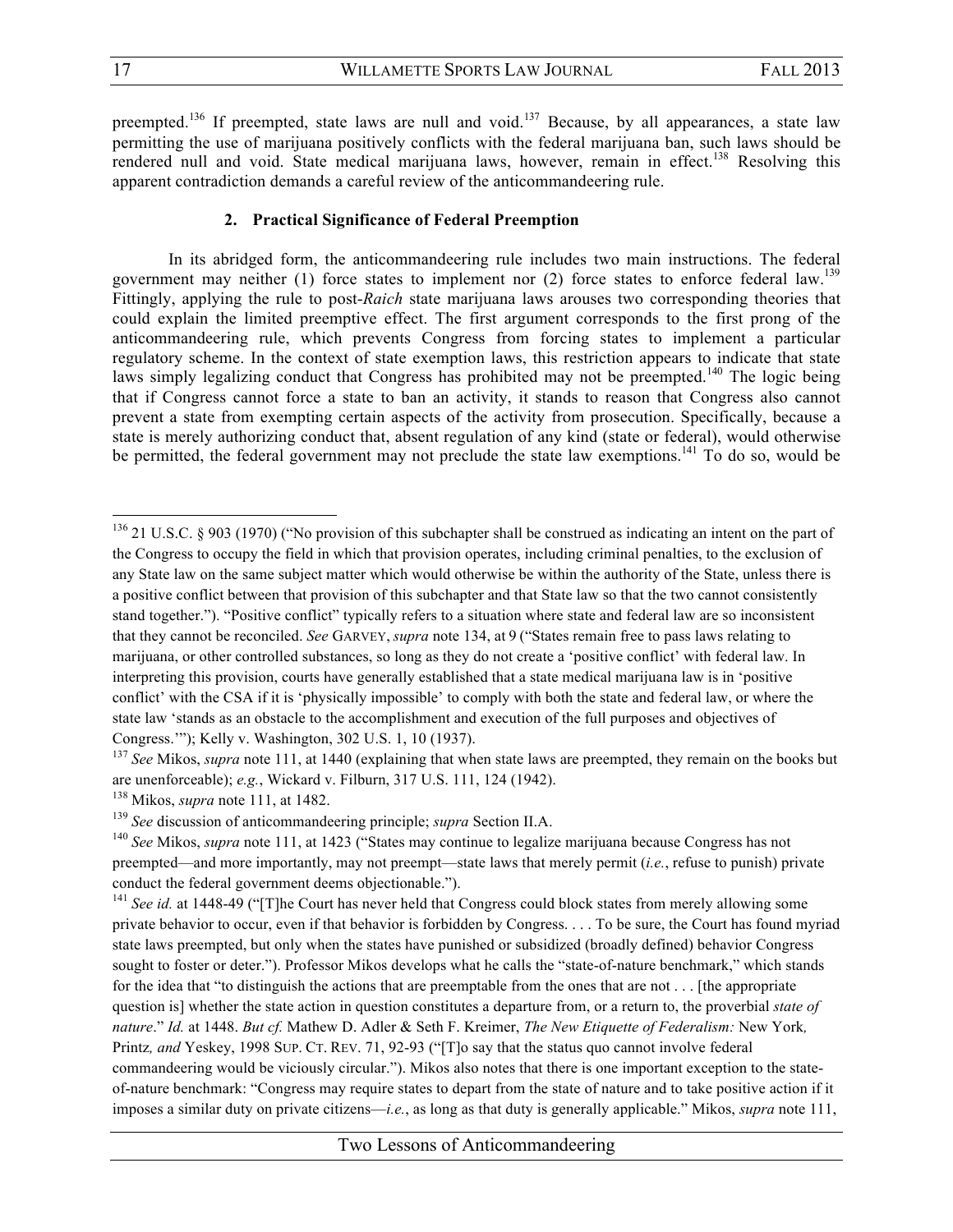the equivalent of forcing states to criminalize an activity and would therefore violate the anticommandeering rule.<sup>142</sup> Despite the reasonableness of this theory, the Court has consistently acknowledged Congress's authority to subrogate any state regulation not in accordance with federal law.<sup>143</sup> Thus, while it might be difficult to reconcile with the anticommandeering principle, following the Court's well-established interpretation of the federal preemption power, Congress likely has the authority to preempt incongruous state marijuana laws. Accepting this conclusion as true, the relevant consideration then turns to the significance of this preemption power.

The second possible explanation for the *Raich* aftermath is a product of the anticommandeering rule's second instruction—namely, its protection against compulsory enforcement and administration.<sup>14</sup> Unlike the first theory, which focused on the legal significance of Congress's preemption power, the second theory considers the practical import of federal preemption. As the Court explained in *New York*, "even where Congress has the authority under the Constitution to pass laws requiring or prohibiting certain acts, it lacks the power directly to compel the States to require or prohibit those acts."<sup>145</sup> Assuming the CSA preempts the California exemption laws, the appropriate question becomes: What if California simply continues to act in accordance with those preempted laws? Unlike a situation in which a state law prevents an activity that federal law protects,<sup>146</sup> when a state allows private conduct that Congress has, the federal government's only recourse is to enforce the ban itself; it may not compel the state to enforce the prohibition, regardless of whether or not the state law is preempted.<sup>147</sup> Because Congress has no authority to oblige state cooperation, even if a state law is technically "preempted," the state can, for all practical purposes, act as though its law is not preempted. What mechanism does the federal government have at its disposal to affect a different result? There is simply nothing the federal government can do to force a state to abide by its own prohibition. After all, when an offender goes one way, a state can *always* look the other. Such is the logical upshot of a remarkably simple foundation: A law only has as much value as its enacting body chooses to give it. As a result, preemption of state law has very limited practical significance without contemporaneous cooperation of the state.<sup>148</sup>

<u> 1989 - Andrea Santa Andrea Andrea Andrea Andrea Andrea Andrea Andrea Andrea Andrea Andrea Andrea Andrea Andr</u>

at 1449-50. This exception would include such things as PASPA's ban on government-sponsored sports gambling operations, where Congress is regulating states as individuals, not as states.

<sup>142</sup> *See id.* at 1448.

<sup>143</sup> *See, e.g.*, Gregory v. Ashcroft, 501 U.S. 452, 460 (1991) ("As long as it is acting within the powers granted it under the Constitution, Congress may impose its will on the States. Congress may legislate in areas traditionally regulated by the States.").

<sup>144</sup> *See* discussion and cases cited *supra* Section II.A.

<sup>145</sup> New York v. United States, 505 U.S. 144, 167 (1992).

<sup>&</sup>lt;sup>146</sup> In which case, a state's failure to permit the activity could trigger some type of federal response. For an example, see *supra* note 122.

<sup>&</sup>lt;sup>147</sup> *See New York*, 505 U.S. at 178 ("Where a federal interest is sufficiently strong to cause Congress to legislate, it must do so directly; it may not conscript state governments as its agents."); Hodel v. Va. Surface Mining  $\&$ Reclamation Ass'n, 454 U.S. 264, 288 (1981) (holding that Congress may not simply "commandeer[] the legislative processes of the States by directly compelling them to enact and enforce a federal regulatory program"); Printz v. United States, 521 U.S. 898, 935 (1997) ("The Federal Government may neither issue directives requiring the States to address particular problems, nor command' the States' officers, or those of their political subdivisions, to administer or enforce a federal regulatory program. It matters not whether policymaking is involved, and no caseby-case weighing of the burdens or benefits is necessary; such commands are fundamentally incompatible with our constitutional system of dual sovereignty.").

<sup>148</sup> *See* Mikos, *supra* note 111, at 1424 ("The federal ban may be strict—and its penalties severe—but without the wholehearted cooperation of state law enforcement authorities, its impact on private behavior will remain limited.").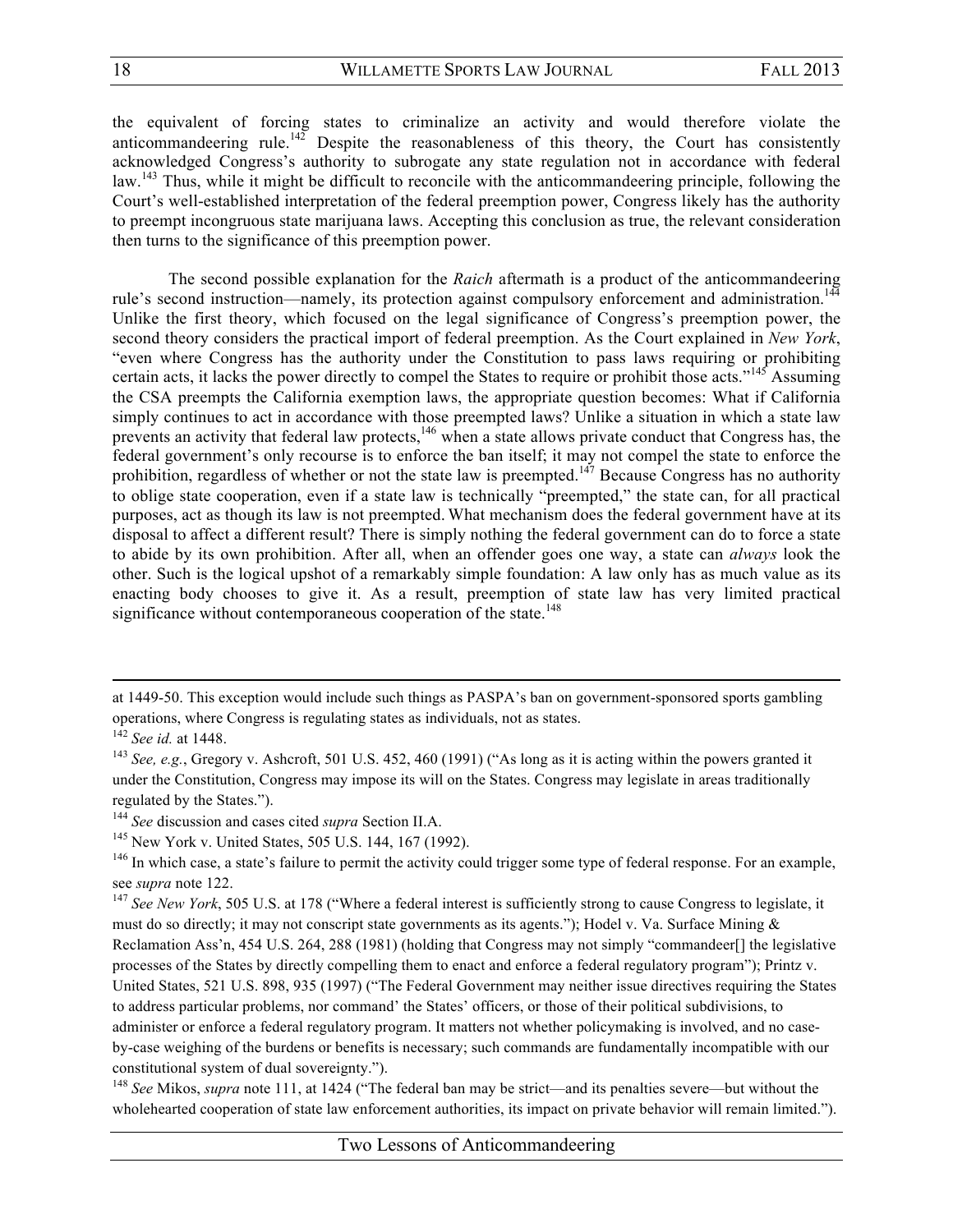#### **B. Extent of PASPA's Preemptive Function**

To be sure, New Jersey is not attempting to repeal its state ban on sports-related gambling.<sup>149</sup> Instead, much like California's medical marijuana exemptions,<sup>150</sup> New Jersey is effectively creating an exception for certain types of sports gambling.<sup>151</sup> Because New Jersey is doing more than repealing an old law, the constitutionality of PASPA is not immediately relevant to the Sports Gambling Law.<sup>152</sup> Instead, the appropriate consideration is of Congress's preemption power with respect to the Sports Gambling Law—namely, whether the anticommandeering principle acts as a practical, rather than legal, constraint on congressional authority.

Although the Sports Gambling Law is not logically consistent with PASPA, New Jersey's authorization of certain forms of sports gambling does nothing to affect the legality of sports gambling under federal law.<sup>153</sup> Nevertheless, assuming the New Jersey law is preempted by PASPA, it would still become null and void.<sup>154</sup> To the extent that applying a state law would involve ignoring a valid federal law, the Supremacy Clause requires courts to disregard the state law.<sup>155</sup> Thus, insofar as state judges are required to enforce federal law, the Constitution does grant the federal government the power to compel state action.<sup>156</sup>

Any further attempts to direct a state regulatory program, however, are precluded by the anticommandeering rule.<sup>157</sup> Therefore, even though PASPA would compel New Jersey courts to administer federal law, Congress would have no power to order New Jersey officials to enforce the preexisting state ban or administer the federal ban.<sup>158</sup> As such, the practical significance of preempting the Sports Gambling Law would depend entirely on whether the offenders were before a state court—or, in other words, whether the state decided to prosecute offenders.<sup>159</sup> Given that Congress cannot force state

 

<sup>153</sup> *See* GARVEY, *supra* note 134, at 8.<br><sup>154</sup> As a result, the law remains on the books but is unenforceable. *Id.* at 7-8 ("Under the Supremacy Clause, state laws that conflict with federal law are generally preempted and therefore void."); *see also* Mikos, *supra* note 111, at 1440 (explaining that when state laws are preempted, they remain on the books but are unenforceable).

<sup>155</sup> Nelson, *supra* note 118, at 234, 246 ("At least as far as the courts are concerned . . . federal statutes take effect automatically within each state and form part of the same body of jurisprudence as state statutes.") (footnotes omitted).

<sup>156</sup> New York v. United States, 505 U.S. 144, 179-80 (1992) ("Federal statutes enforceable in state courts do, in a sense, direct state judges to enforce them, but this sort of federal 'direction' of state judges is mandated by the text of the Supremacy Clause. No comparable constitutional provision authorizes Congress to command state legislatures to legislate.").

<sup>157</sup> *See supra* Section II.A.

<sup>158</sup> *See New York*, 505 U.S. at 188; Printz v. United States, 521 U.S. 898, 935 (1997).

<sup>159</sup> After all, a legal system is composed of multiple, interdependent parts; without support from law enforcement, the judicial mechanism is essentially meaningless. For a comparison, think about the three branches of the national government: Without the Legislative (and, technically, the Executive) branch, there are no laws; without the Executive branch there is no execution of the laws; and without the Judicial branch, there is no interpretation of the laws. State governments operate in the same basic system; therefore, before state courts even have occasion to disregard state law in favor of federal law, other state officials must choose to administer the federal (or

<sup>149</sup> N.J. STAT. ANN. §§ 5:12A-2 (West 2012).

<sup>&</sup>lt;sup>150</sup> Compassionate Use Act of 1996, CAL. HEALTH  $&$  SAFETY CODE  $&$  11362.5 (West 1996).

<sup>&</sup>lt;sup>151</sup> N.J. STAT. ANN. §§ 5:12A-2 (West 2012). Specifically, private operation of sports pools in sports wagering lounges located at a casinos or racetracks.

<sup>&</sup>lt;sup>152</sup> See supra Section II.B. That said, the analysis is certainly important in assessing the constitutionality of PASPA and its long-term viability.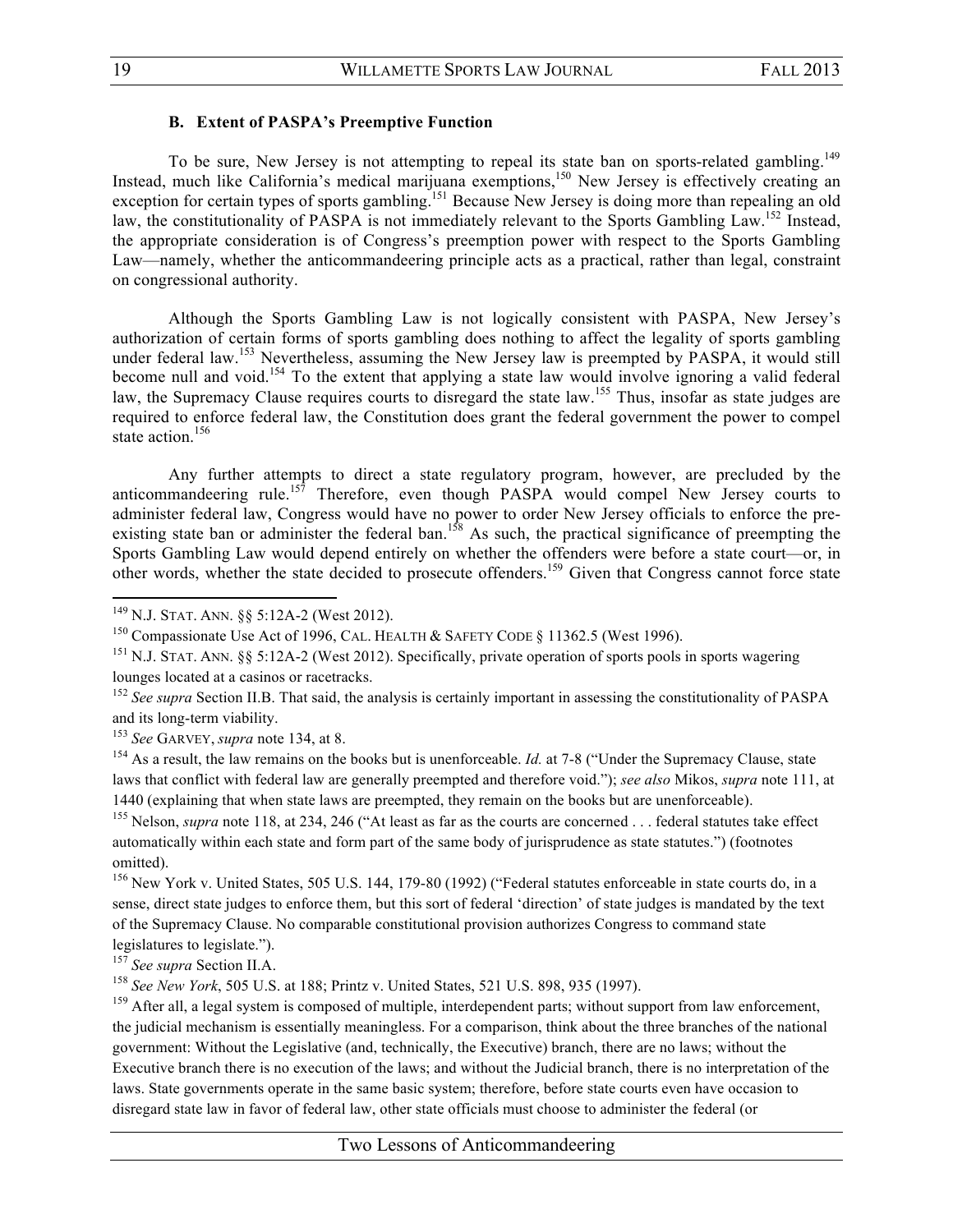law enforcement officials to administer any laws prohibiting sports gambling, if New Jersey decided to act as though the Sports Gambling Law was not preempted,<sup>160</sup> the responsibility for enforcing the ban would fall entirely with the federal government.<sup>161</sup>

The anticommandeering rule represents a substantial limitation on the practical significance of PASPA's preemptive function.<sup>162</sup> Just as Congress may not compel a state to regulate a certain way, it also may not compel a state to enforce a federal regulatory program.<sup>163</sup> Even if the anticommandeering rule falls short of officially preventing preemption where a state law legalizes a federally-banned activity, it nevertheless allows a state to act as if its law remains in force.<sup>164</sup> The implication is significant without state cooperation, Congress's preemption power is rendered essentially meaningless, forcing the federal government to bear all enforcement responsibility for its laws.<sup>165</sup> As a result, in such a situation, the federal government's ability to influence behavior depends on its own independent law enforcement mechanisms.<sup>166</sup>

# **IV. Enforceability Implications**

The power to influence private behavior is directly correlated with the ability to generate adequate incentives and disincentives.<sup>167</sup> Accordingly, in order to prevent a certain private behavior, government must be able to make it either: (1) beneficial for an individual to avoid the activity, by providing him or her with some positive reward to encourage behavior;<sup>168</sup> or (2) undesirable for an individual to engage in the activity, by administering some form of punishment to discourage the behavior.<sup>169</sup> While the government does have some limited ability to curtail behavior through positive

<u> 1989 - Andrea Santa Andrea Andrea Andrea Andrea Andrea Andrea Andrea Andrea Andrea Andrea Andrea Andrea Andr</u>

<sup>163</sup> *Printz*, 521 U.S. at 935 ("The Federal Government may neither issue directives requiring the States to address particular problems, nor command the States' officers, or those of their political subdivisions, to administer or enforce a federal regulatory program. It matters not whether policymaking is involved, and no case-by-case weighing of the burdens or benefits is necessary; such commands are fundamentally incompatible with our constitutional system of dual sovereignty.").

<sup>164</sup> *See supra* Subsection III.A.2.

<sup>165</sup> See Mikos, *supra* note 111, at 1425-26 ("The ultimate outcome on such issues may hinge more on Congress's capacity to enforce its own laws and its ability to manage the non-legal forces that shape our behavior than on the Supreme Court's proclamations demarcating Congress's substantive powers vis-à-vis the states."). <sup>166</sup> *See* discussion *infra* Part IV.

<sup>167</sup> JOHN A. WAGNER III & JOHN R. HOLLENBECK, ORGANIZATIONAL BEHAVIOR: SECURING COMPETITIVE ADVANTAGE, 89-92 (2010) ("[Reinforcement theory] proposes that a person engages in a specific behavior because that behavior has been reinforced by a specific outcome."); Mikos, *supra* note 111, at 1463-64 ("According to neoclassical economic theory, laws need the backing of incentives (*i.e.*, carrots or sticks) to change human behavior.").

<sup>168</sup> WAGNER & HOLLENBECK, *supra* note 167, at 89-90 (explaining "positive reinforcement").<br><sup>169</sup> *Id.* at 90 ("In punishment, the likelihood of a given behavior decreases because it is followed by something that the person dislikes."). Also, note that the federal government does not have the resources to use positive reinforcement to encourage individuals to avoid activities.

unsuccessfully-repealed state) ban—this action, however, is one that falls outside the scope of the federal authority to oblige.

<sup>&</sup>lt;sup>160</sup> Assuming that it is for the sake of argument.

<sup>161</sup> *See* Hodel v. Va. Surface Mining & Reclamation Ass'n, 452 U.S. 264, 288 (1981) ("If a State does not wish to submit a proposed permanent program that complies with the Act and implementing regulations, the full regulatory burden will be borne by the Federal Government."); *see* discussion and text accompanying *supra* note 84. <sup>162</sup> *See* discussion *supra* Section III.A.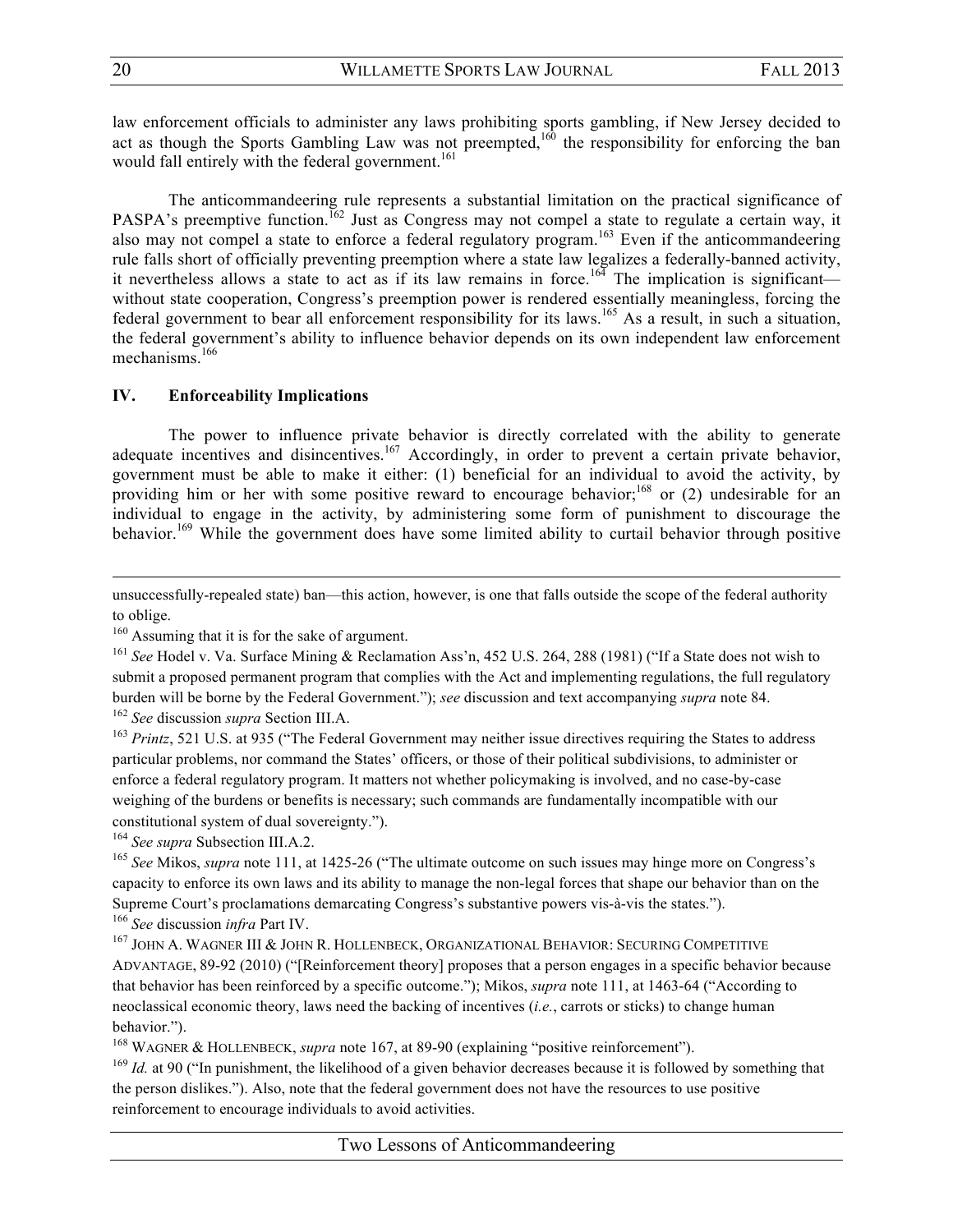rewards,<sup>170</sup> most of the time it uses its law enforcement resources to discourage behavior through punishment.<sup>171</sup> Thus, generally speaking, the federal government's ability to prevent a certain behavior depends on its ability to enforce and administer its laws banning the activity.

On its own, the federal government has limited law enforcement resources.<sup>172</sup> In 2008, according to the Bureau of Justice Statistics, the federal government employed 120,000 full-time federal law enforcement officers, $173$  representing less than 10% of all full-time law enforcement personnel in the United States.<sup>174</sup> The other 90% came from state and local law enforcement agencies, which employed over 1.1 million full-time law enforcement officers.<sup>175</sup> Given the disparity in resources, the federal government invariably relies, to a certain extent, on state and local law enforcement to help administer its laws.<sup>176</sup> As such, without the aid of state and local law enforcement, the federal government is considerably limited in its ability to enforce its laws.<sup>177</sup> Often, whether it is able to do so seemingly depends on the nature of the banned activity and the characteristics of the individual or entity engaging in the banned activity.<sup>178</sup>

# **A. Enforcing the Federal Marijuana Ban**

Since the *Raich* decision,<sup>179</sup> the federal government has stood idly by and watched as the number of states with laws legalizing marijuana has nearly doubled.<sup>180</sup> With each new state that permits marijuana use, the federal government loses a partnership with the corresponding state and local law enforcement agencies, which no longer contribute to enforcement of the marijuana ban.<sup>181</sup> Thus, given the federal government's reliance on state and local resources, the increased number of states legalizing marijuana

<sup>173</sup> BUREAU OF JUSTICE STATISTICS, U.S. DEP'T OF JUSTICE, NCJ 238250, FED. LAW ENFORCEMENT OFFICERS, 2008, 1 (2012).

<sup>174</sup> *Id.*; BUREAU OF JUSTICE STATISTICS, U.S. DEP'T OF JUSTICE, NCJ 233982, CENSUS OF STATE AND LOCAL ENFORCEMENT AGENCIES, 2008, 1 (2012).

<sup>175</sup> BUREAU OF JUSTICE STATISTICS, U.S. DEP'T OF JUSTICE, NCJ 233982, CENSES OF STATE AND LOCAL ENFORCEMENT AGENCIES, 2008, 1 (2012).

<sup>176</sup> *See* Mikos, *supra* note 111, at 1463-65 (explaining that without cooperation between state and federal law enforcement, medical marijuana offenders are substantially less likely to be discovered). To be clear, in this situation, the state would be enforcing its own laws, but since the state law and the federal law match, the state is also enforcing the federal ban. By "relies on," this assertion means that because there is, often times, a parallel state law and state enforcement of that law, the federal government is not required to expend resources enforcing its law. <sup>177</sup> *Id.* at 1463.

<sup>178</sup> *See* discussion *infra* Section IV.A.

<sup>&</sup>lt;sup>170</sup> *See* Mikos, *supra* note 111, at 1463 ("If the government wants to promote a certain type of behavior, it must reward that behavior (with a subsidy)."). For example, the government offers certain tax breaks or tax incentives for certain business practices or charitable donations.

<sup>&</sup>lt;sup>171</sup> *See id.* at 1464-65 ("IIf the government wants to curtail the behavior, it must punish the behavior (with fines or jail time).").

<sup>172</sup> *Id.* at 1465 ("The federal law enforcement apparatus is small."); GARVEY, *supra* note 134, at 1 ("The federal government has limited resources to draw upon in investigating and enforcing federal drug laws.") (citing Memorandum for selected U.S. Attorneys from David W. Ogden, Deputy Attorney General, *Investigations and Prosecutions in States Authorizing the Medical Use of Marijuana*, Oct. 19, 2009, *available at* http://www.justice.gov/opa/documents/medical-marijuana.pdf.

 $179$  545 U.S. 1, 8 (2005) (concluding that the federal marijuana ban under CSA trumped California's own state medical marijuana exemptions); *see* discussion of *Raich* decision *supra* Subsection III.A.1.

<sup>180</sup> *See* discussion *supra* note 134.

<sup>181</sup> Mikos, *supra* note 111, at 1424.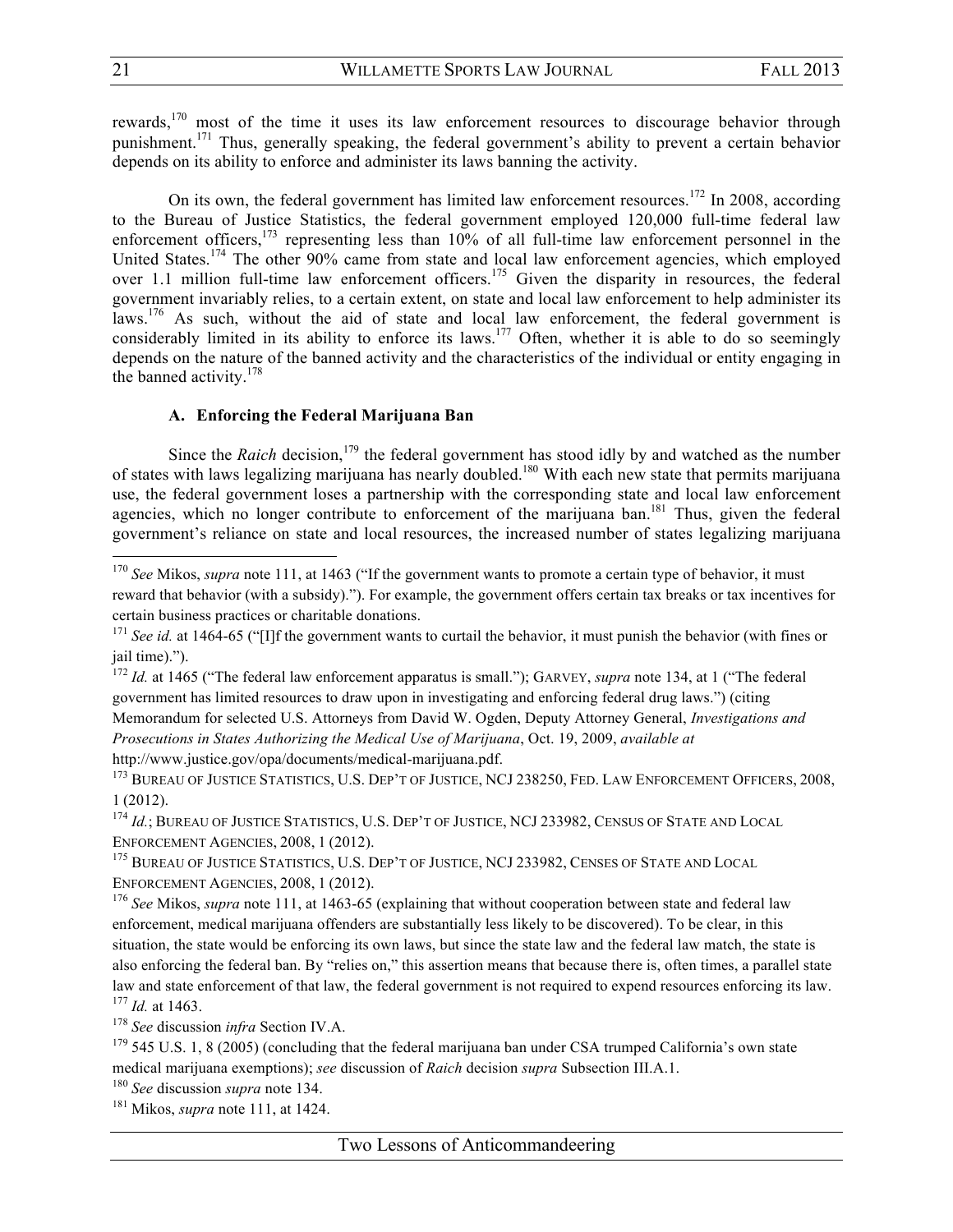has caused a reduction in the enforcement effort directed towards the ban and, therefore, has diminished the effectiveness of enforcement.<sup>182</sup> In the case of the CSA, the federal government's enforcement limitation appears particularly amplified by the nature of marijuana use. In fact, of 800,000 marijuana cases arising every year, the federal government handles only  $1\%$ .<sup>183</sup>

Given the federal government's capacity to autonomously administer and enforce other laws,  $184$ effectively gauging its ability to enforce its laws without state cooperation presumably requires consideration of the particular prohibited activity.<sup>185</sup> The degree to which activities lend themselves to federal enforcement may vary more or less depending on the specific nature of each individual activity. Given the limited resources of the federal law enforcement apparatus, certain factors, which uniquely characterize each and every individual activity, seem particularly likely to have an impact on the federal government's ability to deter behavior. Each factor relates to the nature of the particular activity: (1) type and number of offenders;<sup>186</sup> (2) frequency and number of offenses;<sup>187</sup> (3) public nature of the activity;<sup>188</sup> (4) level of infrastructure dependency;<sup>189</sup> and (5) barriers to entry and exit.<sup>190</sup>

Considering the individualized, widespread, and often private use of marijuana, which has relatively low infrastructure dependency and few entry and exit barriers, the federal government faces an exceedingly difficult task in enforcing its marijuana ban without state assistance.<sup>191</sup> As a result, in states with marijuana use exemptions, the Department of Justice ("DOJ") has essentially abandoned criminal

<sup>182</sup> *See* discussion and sources cited *infra* notes 192-193.

<sup>183</sup> Mikos, *supra* note 111, at 1424 ("Assuming no cooperation between the sovereigns, only 0.05 percent—or roughly 1 in 2,000—of medical marijuana users would be uncovered by federal authorities following current practices.").

<sup>184</sup> Consider, for instance, the federal enforcement of federal tax law. *See generally* EPHRAIM P. SMITH, PHILIP J. HARMELINK & JAMES R. HASSELBACK, CCH FEDERAL TAXATION: COMPREHENSIVE TOPICS (David L. Gibberman ed. 2008).

<sup>&</sup>lt;sup>185</sup> Being the only readily identifiable variable, this appears to be the logical conclusion.  $186$  It is reasonable to assume that with more offenders comes an increase in enforcement difficulty because government is forced to spread its enforcement resources thinner and thinner with each additional offender. Further, certain types of offenders could conceivably be more conducive to law enforcement than others. Finally, large groups of violators (which violate law together) would also presumably be more susceptible to law enforcement than would individual violators.

<sup>&</sup>lt;sup>187</sup> Similar to the rationale *supra* note 186, it is reasonable to assume that with higher amounts and frequency of a particular violation comes increased enforcement difficulty because government is forced to spread its enforcement resources thinner and thinner with each additional offense.

<sup>&</sup>lt;sup>188</sup> In essence, this simply asks whether the violation is observable to law enforcement (public vs. private).

<sup>&</sup>lt;sup>189</sup> Infrastructure is not necessarily meant in a physical sense but as it is generally defined—"the underlying foundation or basic framework (as of an organization or a system)." WEBSTER'S INTERNATIONAL DICTIONARY 1161 (3d ed. 1986).

<sup>&</sup>lt;sup>190</sup> See generally MICHAEL PORTER, ON COMPETITION (updated and expanded ed. 2008). The word "barriers" is used interchangeably with the term "barriers to entry and exit."

<sup>&</sup>lt;sup>191</sup> Mikos, *supra* note 111, at 1465-66 (footnotes omitted) ("Compared to the number of federal law enforcement" agents, the number of potential targets in the war on marijuana is enormous. More than 14.4 million people regularly use marijuana in the United States every year, including 4 million who live in states that legalize medical use. . . . [T]here is no easy way for the federal government to focus its scarce resources on them alone."). Further, as the number of states legalizing marijuana increases, the federal task becomes more difficult because its few resources must be spread out even further. This factor is unquestionably relevant to the federal sports gambling ban under PASPA. *See* discussion *infra* Section IV.B.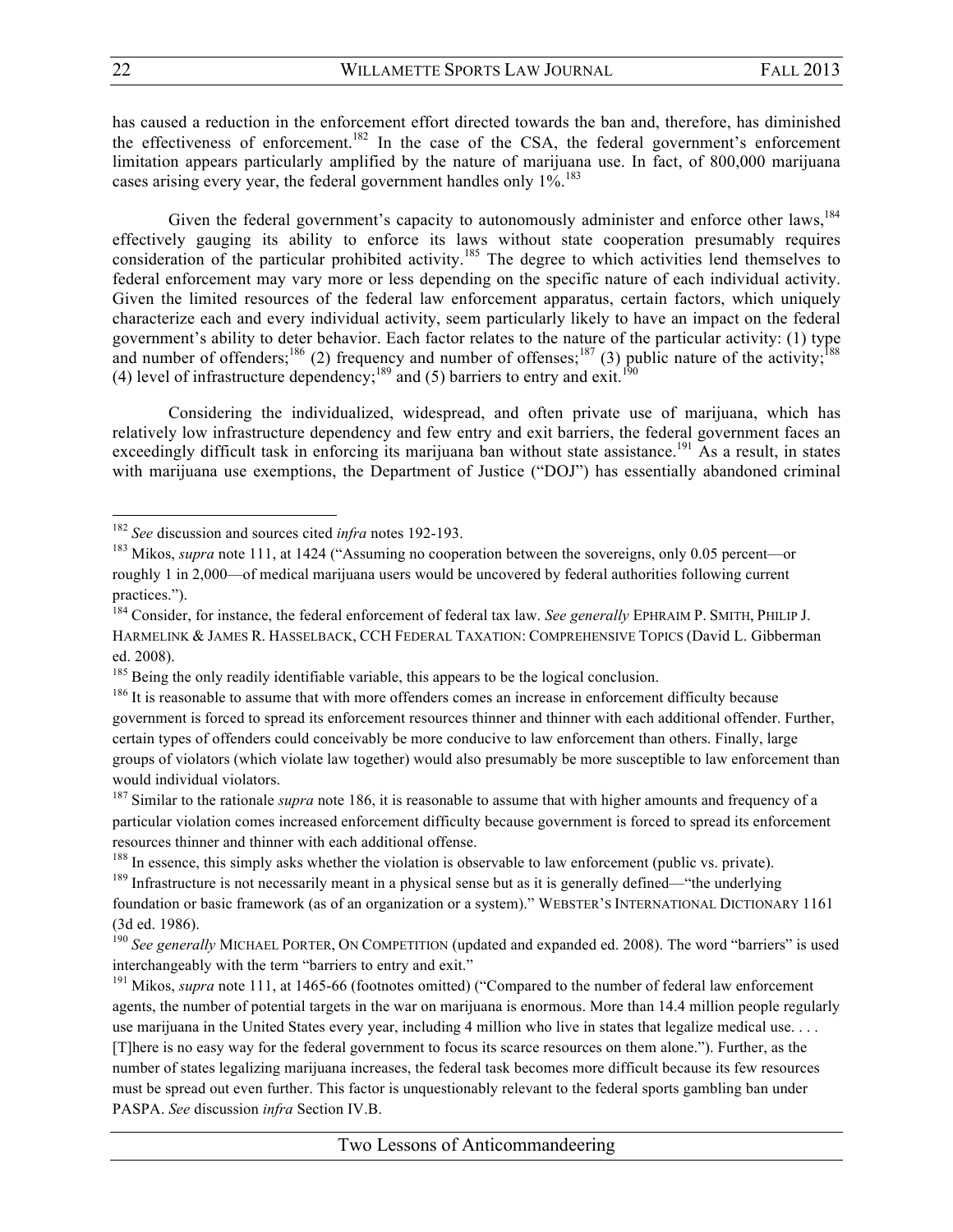prosecution efforts of individuals who use medical marijuana in compliance with state law.192 Indeed, the DOJ formally announced that federal prosecutors "should not focus federal resources . . . on individuals whose actions are in clear and unambiguous compliance with existing state laws providing for the medical use of marijuana."<sup>193</sup> This result is consistent with the notion that federal enforcement ability varies depending on the nature of the activity.<sup>194</sup> Although the federal government limited enforcement efforts toward its marijuana ban, other activities, which exhibit different factors, are completely within the realm of the federal enforcement capacity.<sup>195</sup>

Consider the federal enforcement capacity in relation to any of the countless other possible banned activities aside from marijuana use. For example, imagine a situation where Congress makes it unlawful for any individual to fly an airplane. The federal government, of course, could not force states to implement and administer this regulatory policy.<sup>196</sup> Suppose, also, that only some states enact legislation in accordance with the federal ban.<sup>197</sup> In uncooperative states, the federal government's ability to enforce the ban would depend on the various factors relating to the nature of this particular activity.<sup>198</sup> Compared to marijuana use, a ban on flying an airplane seems relatively disposed to federal enforcement. Whereas marijuana use is a generally private activity that has few barriers to entry and requires little infrastructure, flying a plane is a public activity<sup>199</sup> that requires somewhat significant infrastructure<sup>200</sup> and involves

<sup>192</sup> Mikos, *supra* note 111, at 1465 ("[E]ven if nominal federal sanctions are set very high (as they currently are), the expected legal sanction remains quite low."); GARVEY, *supra* note 134, at 1 ("As a consequence, the Obama Administration has formally suggested it will not prosecute individuals who use medical marijuana in a manner consistent with state laws."). But, the DOJ has maintained that individuals who operate, or facilitate operation of, large-scale, commercial dispensaries remain targets for federal prosecution, state law notwithstanding. Memorandum for U.S. Attorneys from James Cole, Deputy Attorney General, *Guidance Regarding the Ogden Memo in Jurisdictions Seeking to Authorize Marijuana for Medical Use*, Jan. 29, 2011, *available at*

http://www.justice.gov/oip/docs/dag-guidance-2011-for-medical-marijuana-use.pdf. *But see* Robert A. Mikos, *A Critical Appraisal of the Department of Justice's New Approach to Medical Marijuana*, 22 STAN. L & POL'Y REV. 633, 633-34 (2011) (implying that the DOJ's actual approach has been to leave states and their dispensaries to their own devices).

<sup>193</sup> *Ogden Memo*, *supra* note 192, at 1-2. *See also* GARVEY, *supra* note 134, at 16 ("[T]he decision to limit prosecutions appears to be based on enforcement priorities and the allocation of resources.").

<sup>194</sup> *See* discussion *supra* notes 186-190.

<sup>195</sup> *See* example *supra* note 184.

<sup>&</sup>lt;sup>196</sup> *See supra* Section II.A.<br><sup>197</sup> Assume the states that choose not to ban airplane aviation refused to help enforce the federal law.

<sup>198</sup> For discussions of the general characteristics of cooperative federalism, see Daniel J. Elazar, *Cooperative Federalism*, *in* COMPETITION AMONG STATES AND LOCAL GOVERNMENTS: EFFICIENCY AND EQUITY IN AMERICAN FEDERALISM 75 (Daphne A. Kenyon & John Kincaid eds., 1991); Roderick M. Hills, Jr., *Federalism in Constitutional Context*, 22 HARV. J.L. & PUB. POL'Y 181, 190 (1998); John Kincaid, *The Competitive Challenge to Cooperative Federalism: A Theory of Federal Democracy*, *in* COMPETITION AMONG STATES AND LOCAL GOVERNMENTS: EFFICIENCY AND EQUITY IN AMERICAN FEDERALISM 87 (Daphne A Kenyon & John Kincaid eds., 1991); Joseph F. Zimmerman, *National-State Relations: Cooperative Federalism in the Twentieth Century*, PUBLIUS, Spring 2001, at 15, 18.

 $199$  Although it is feasible that someone could fly an airplane outside the general view of the public (such as on a large tract of private property), for the most part, it seems reasonable to say that aviation occurs in public.

<sup>&</sup>lt;sup>200</sup> For example, required infrastructure would include an airport—if not an airport, then at least some form of landing strip—and some form of aircraft storage area.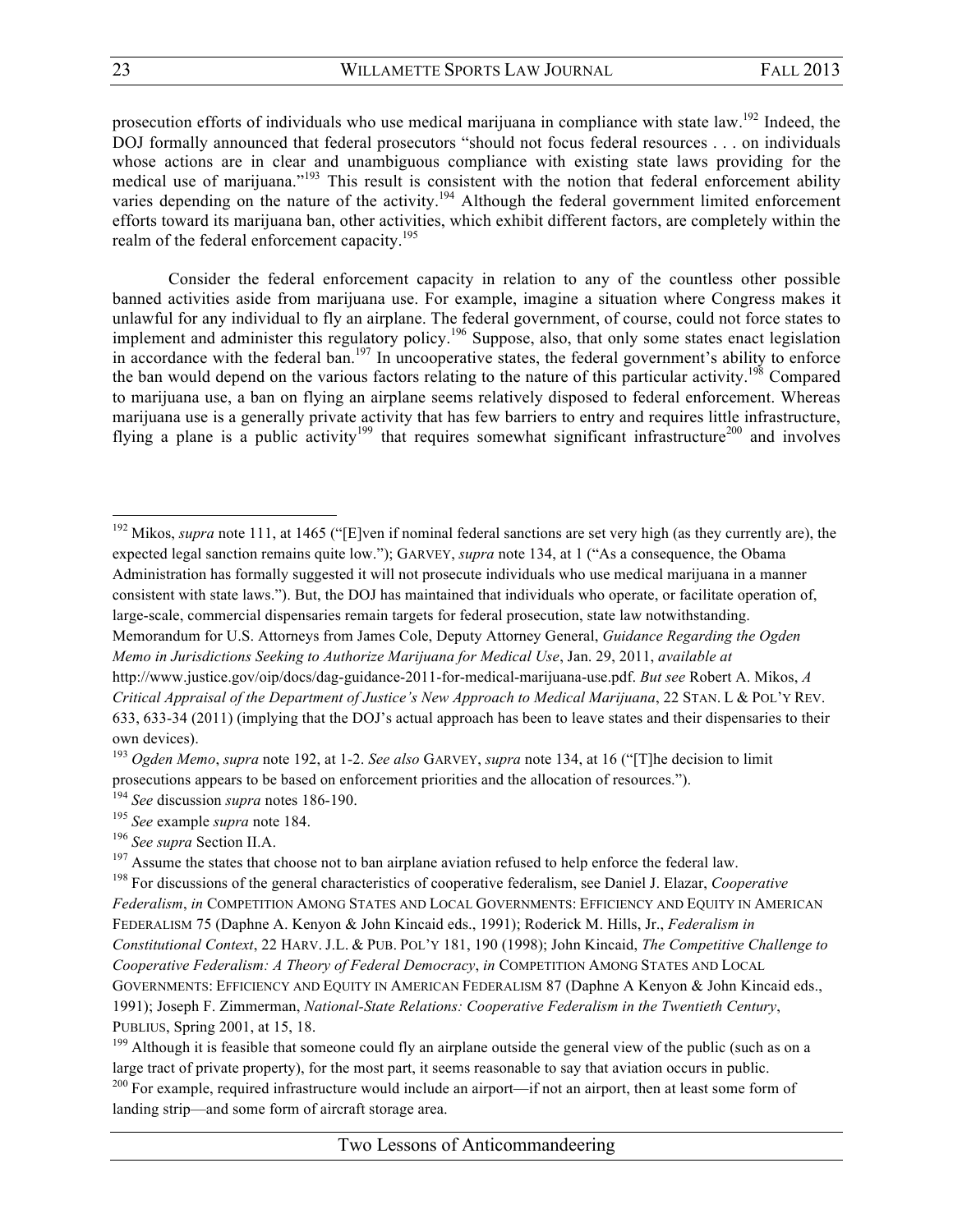substantial barriers to entry.<sup>201</sup> Certainly, an individual flying a plane in public would be more exposed to federal law enforcement than someone using marijuana in the privacy of his or her home. Furthermore, federal agencies would be able to make efficient use their officers by targeting the necessary sources of infrastructure, such as airports or other landing strips.<sup>202</sup> Finally, unlike marijuana use, which faces relatively insignificant entry and exit barriers, flying involves rather substantial barriers—in particular, acquiring and learning how to fly an airplane. $203$ 

Comparing the unique characteristics of these two activities demonstrates that the federal government's ability to enforce a ban on flying a plane would be considerably greater than its ability to enforce its marijuana ban. Of course, this is just one example of the many possible banned activities that could be evaluated with respect to federal law enforcement capabilities. Where flying is an example of an activity that, by its nature, lends itself to successful federal enforcement, the nature of a different activity might make it uniquely impervious to federal law enforcement efforts.<sup>204</sup> The important takeaway, though, is not whether or not the federal government could unilaterally enforce a ban on flying airplanes, but rather, that successful federal law enforcement is a function of the unique factors that distinguish each individual activity. Therefore, returning to the enforceability of PASPA, the question becomes whether the unique factors associated with sports gambling, which together make up the nature of the activity, make it predisposed to federal enforcement.<sup>205</sup>

# **B. Enforcing PASPA**

Asking whether the federal government could independently enforce its sports gambling ban is not a question that inspires just one answer. Initially, the analysis must separate the activity itself into different forms because sports gambling activities vary widely in form and degree—ranging anywhere from a seemingly innocuous \$5 bet on the Super Bowl among close friends to the considerably less innocuous fortunes wagered on sporting events with commercial sports books. Despite both being violations of PASPA, federal law enforcement's ability to prevent the former behavior is scarcely comparable with its ability to prevent the latter. Even with state cooperation, the federal government would almost certainly be unsuccessful in preventing the first situation, and, more than likely, it has no genuine aspiration to do so. The more pertinent inquiry focuses on its ability to prevent institutional gambling operations, such as those permitted under the Sports Gambling Law.<sup>206</sup> Considering those basic

<sup>201</sup> For an individual to fly an airplane, he or she must not only *be able* to fly an airplane but must also *have* access to an airplane, which, generally speaking, disqualifies most people.

 $202$  This is similar to the federal government's targeting of dispensaries and marijuana farms following the Ogden Memo. *See* GARVEY, *supra* note 134, at 3 ("As a result, the last two years have seen a reported increase in the number of federal DEA raids on dispensaries and marijuana farms and the subsequent prosecutions of those who own and operate marijuana distribution facilities.") (citing William Yardley, *New Federal Crackdown Confounds States that Allow Medical Marijuana*, N.Y. TIMES, May 7, 2011, A13)).

<sup>203</sup> *See* text accompanying *supra* note 201.

<sup>&</sup>lt;sup>204</sup> Consider, for instance, the infamous inability of both federal and state governments to enforce the federal alcohol prohibition under the 18th Amendment. *See generally* UNITED STATES BUREAU OF PROHIBITION, STATE COOPERATION: FEDERAL AND STATE RESPONSIBILITY UNDER THE CONCURRENT POWER 10-26 (1930); EVERETT SOMERVILLE BROWN, RATIFICATION OF THE TWENTY-FIRST AMENDMENT TO THE UNITED STATES (1938). <sup>205</sup> *See infra* Section IV.B.

<sup>&</sup>lt;sup>206</sup> The phrase "federal sports gambling ban" will hereinafter refer to this form of institutional sports gambling.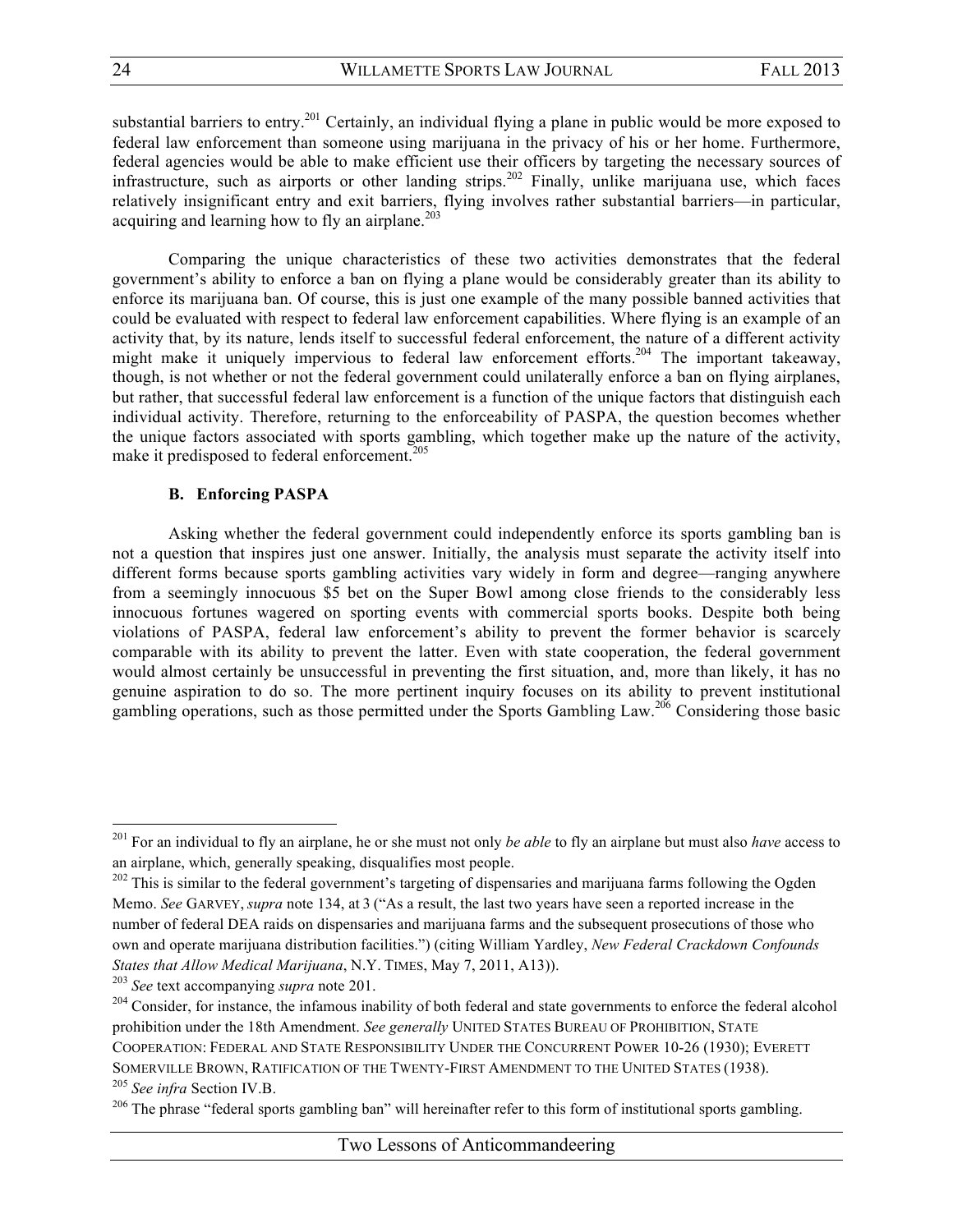factors that make up the nature of an activity,<sup>207</sup> the federal government could probably be effective if it were required to independently administer and enforce its sports gambling ban under PASPA.<sup>208</sup>

For the sake of argument, assume these institutional sports gambling operations would resemble those run in Nevada.<sup>209</sup> In this form, sports gambling activities generally involve transactions between individuals and business entities; take place in public areas; require a substantial degree of infrastructure, typically involving physical resources; and, with respect to the business entity, face significant barriers to entry and exit, such as state licensing,<sup>210</sup> advertising, few actors in a highly competitive market, and startup costs.<sup>211</sup> Because this form of operation takes place, more or less, in the public arena, the activity is exposed to law enforcement surveillance. Public gambling differs from marijuana use, which, because it is mostly a private activity, is more difficult to enforce because officers are unable to observe the illegal activity or identify those engaging in the activity. Furthermore, commercial gambling operations generally involve extensive underlying foundations or frameworks, meaning there are many pieces that come together to form the organization.<sup>212</sup> Marijuana use, while involving different types of suppliers, requires considerably less infrastructure support than commercial sports gambling.<sup>213</sup> Sports gambling operations, if operated in existing casinos,<sup>214</sup> would be easy targets for federal law enforcement agencies.<sup>215</sup> In terms of barriers, though similar in some respects to marijuana use, sports gambling

 

<sup>212</sup> *See* discussion *supra* note 209 and accompanying text.

<sup>213</sup> Types of marijuana suppliers range anywhere from commercial dispensaries and farms, which involve somewhat significant amounts of physical assets and organizational coordination, to less formal supplier networkers, which could be as subtle as an innocuous neighbor operating out of his garage.<br><sup>214</sup> Of course, it is also possible that institutional sports gambling networks would operate outside the confines of the

traditional casino-style gambling industry, in a type of underground market, involving individualized interactions between gamblers and "bookies," that takes form away from the normal gaming houses. Given the \$380 billion illegal market already in existence, it is relatively clear that the federal government could not prevent such activity. *See Sports Wagering*, *supra* note 2. This, however, is not the type of scheme permitted under the New Jersey law. N.J. STAT. ANN. § 5:12A-2 (West 2012). Indeed, under the Sports Gambling Law, casinos and racetracks are the designated areas for legal sports betting and seem to be relatively easy targets for enforcement. *Id.*

<sup>215</sup> Similar to dispensaries and prescribing doctors associated with marijuana use, which at least initially, were vigorously targeted by federal law enforcement. *See* Robert A. Mikos, *A Critical Appraisal of the Department of Justice's New Approach to Medical Marijuana*, 22 STAN. L & POL'Y REV. 633, 638 (2011) ("U.S. Attorneys prosecuted several high-profile medical marijuana suppliers. The DEA employed an arsenal of weapons against medical marijuana dispensaries, which had begun to proliferate in California (and elsewhere). For example, the

<sup>207</sup> *See* discussion and text accompanying *supra* notes 189-190.

<sup>208</sup> Again, in this context, "sports gambling" means those large-scale, institutional gambling operations. *See*  explanation and instruction *supra* note 206.

<sup>209</sup> For descriptions of commercial gambling, see generally Vicki Abt, *The Role of the State in the Expansion and Growth of Commercial Gambling in the United States*, *in* GAMBLING CULTURES: STUDIES IN HISTORY AND INTERPRETATION 164-81 (Jan McMillen ed. 2006); THOMAS R. MIRKOVICH & ALLISON A. COWGILL, CASINO GAMING IN THE UNITED STATES: A RESEARCH GUIDE (1997).

<sup>&</sup>lt;sup>210</sup> For a look at the licensing requirements in the New Jersey Sports Gambling Law, see N.J. STAT. ANN.  $\delta$  5:12A-2 (West 2012).

<sup>&</sup>lt;sup>211</sup> For a description of state licensing requirements other than the Sports Gambling Law, see generally Darren A. Prum & Shannon Bybee, *Commercial Casino Gaming in the United States: A Jurisdictional Analysis of Gaming Taxes, Licenses, and Fees*, 4 GAMING RES. & REV. J. 17 (1999); UNITED STATES GAMING INDUSTRY LAWS AND REGULATIONS HANDBOOK (5th ed. 2010). Further, to see how advertising serves as a barrier to market entry, see generally Kyle Bagwell, *The Economics Analysis of Advertising*, *in* HANDBOOK OF INDUSTRIAL ORGANIZATION 1701-1844 (Mark Armstrong & Robert H. Porter eds., vol. 3 2007).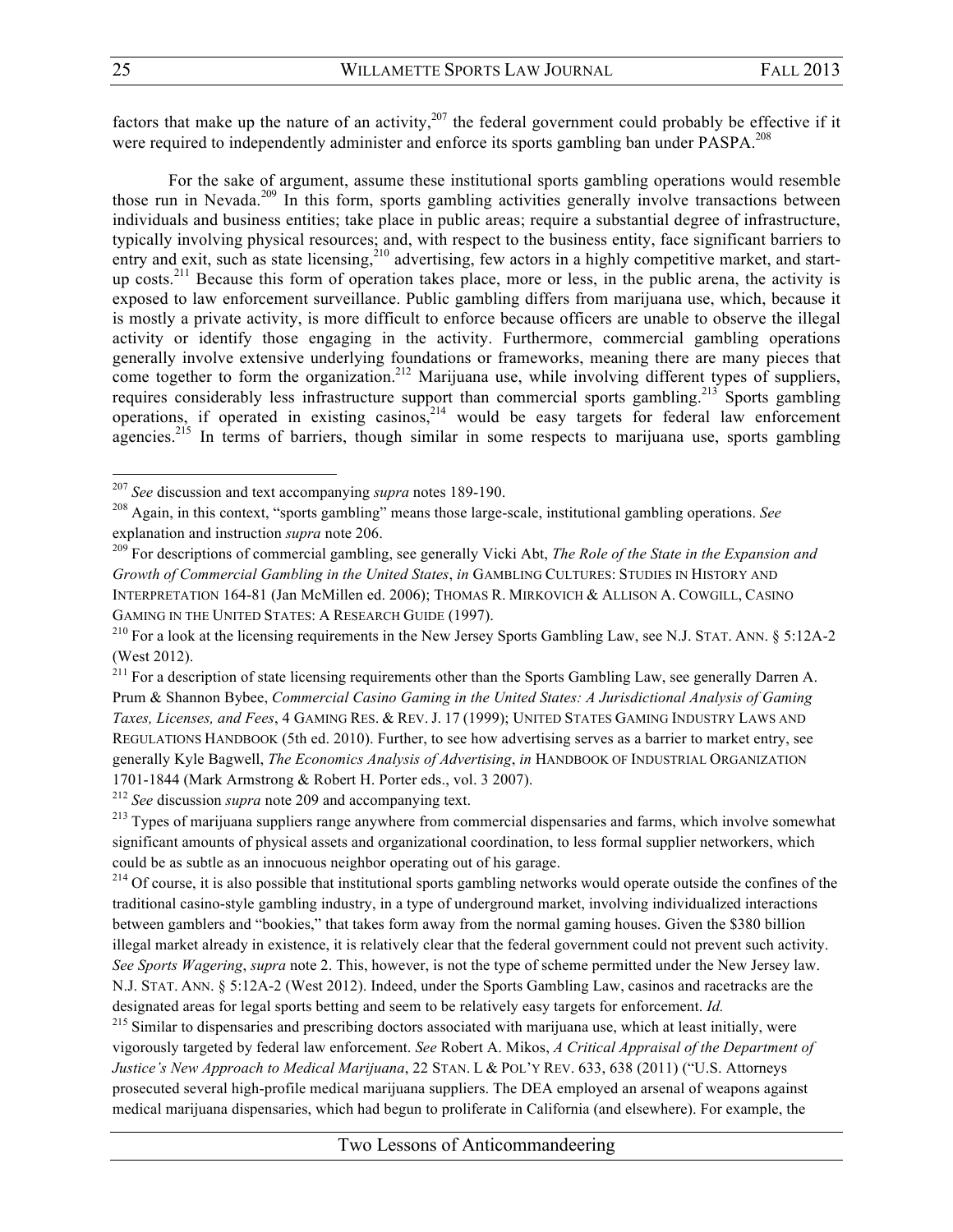operations also face unique entry and exit obstacles. For instance, if the sports gambling operations were connected to the major casinos, there would be relatively few competitors in the industry, which would make it easier for federal enforcement officers to target the operations.<sup>216</sup> Moreover, given the immense cost associated with building a commercial gaming operation, owners would likely hesitate to put the business at the risk of federal prosecution. In the event that these businesses did and if the federal government were able to prosecute them, the immense start-up costs required to enter this type of market would most likely prevent new entrants from rushing in to supply the unmet demand. Given these factors, it appears as though the nature of institutional sports gambling operation makes it fairly conducive to federal enforcement.

As the relationship between the CSA and state marijuana laws demonstrates, the practical constraint on Congress's preemption power is not mere nomenclature—depending on the federal enforcement capacity, this limitation can result in a federal crime being rendered obsolete in the case of uncooperative federalism. In the event of a state law permitting activity banned by Congress, the federal government's ability to independently enforce its ban is ostensibly a function of the unique factors associated with each individual, banned activity. Although this conclusion does little to help New Jersey, given the nature of the commercial betting activities permitted under the Sports Gambling Law, its implication is potentially far-reaching.

### **CONCLUSION**

Examining the applicability of PASPA to the Sports Gambling Law exposes some truly fascinating apertures in the Supreme Court's federalism jurisprudence, specifically with respect to the interplay between the preemption doctrine and the anticommandeering principle. In the aftermath of the *Raich* decision, where seemingly preempted state marijuana laws have grown more potent than ever, much attention has been directed towards the federal preemption power. Indeed, the survival of state marijuana exemptions has led some to call into question Congress's ability to preempt state laws that merely legalize conduct that federal law bans.<sup>217</sup> Though compelling, this argument is inconsistent with the Court's unambiguous interpretation of the federal preemption power—Congress has the absolute authority to preempt state regulation, so long as it is authorized to do so under the Constitution.

Nevertheless, although PASPA is similar in many respects to the CSA, the federal sports gambling ban is atypical in one important respect—it includes language making it unlawful for a state to "authorize by law" sports gambling. For forty-six states, all of which had state bans on sports gambling at the time PASPA was enacted, this could bar any attempts to repeal existing state laws that ban marijuana. Because this would be fundamentally no different from forcing a state to enact a new law, to the extent that it prevents states from repealing their bans on sports gambling, PASPA violates the

DEA conducted nearly two hundred raids on medical marijuana dispensaries in California alone, and it warned landlords that it would seize their property if they did not immediately evict marijuana-dispensing tenants.") (footnotes omitted).

<sup>&</sup>lt;sup>216</sup> In this respect, commercial gambling operations are somewhat similar to the dispensaries and marijuana farms targeted by the DOJ. *See* GARVEY, *supra* note 134, at 3 ("As a result, the last two years have seen a reported increase in the number of federal DEA raids on dispensaries and marijuana farms and the subsequent prosecutions of those who own and operate marijuana distribution facilities.") (citing William Yardley, *New Federal Crackdown Confounds States that Allow Medical Marijuana*, N.Y. TIMES, May 7, 2011, A13).

<sup>217</sup> *See, e.g.*, Mikos, *supra* note 111, at 1424-25 ("States may continue to legalize marijuana because Congress has not preempted—and more importantly, may not preempt—state laws that merely permit (*i.e.*, refuse to punish) private conduct the federal government deems objectionable.").